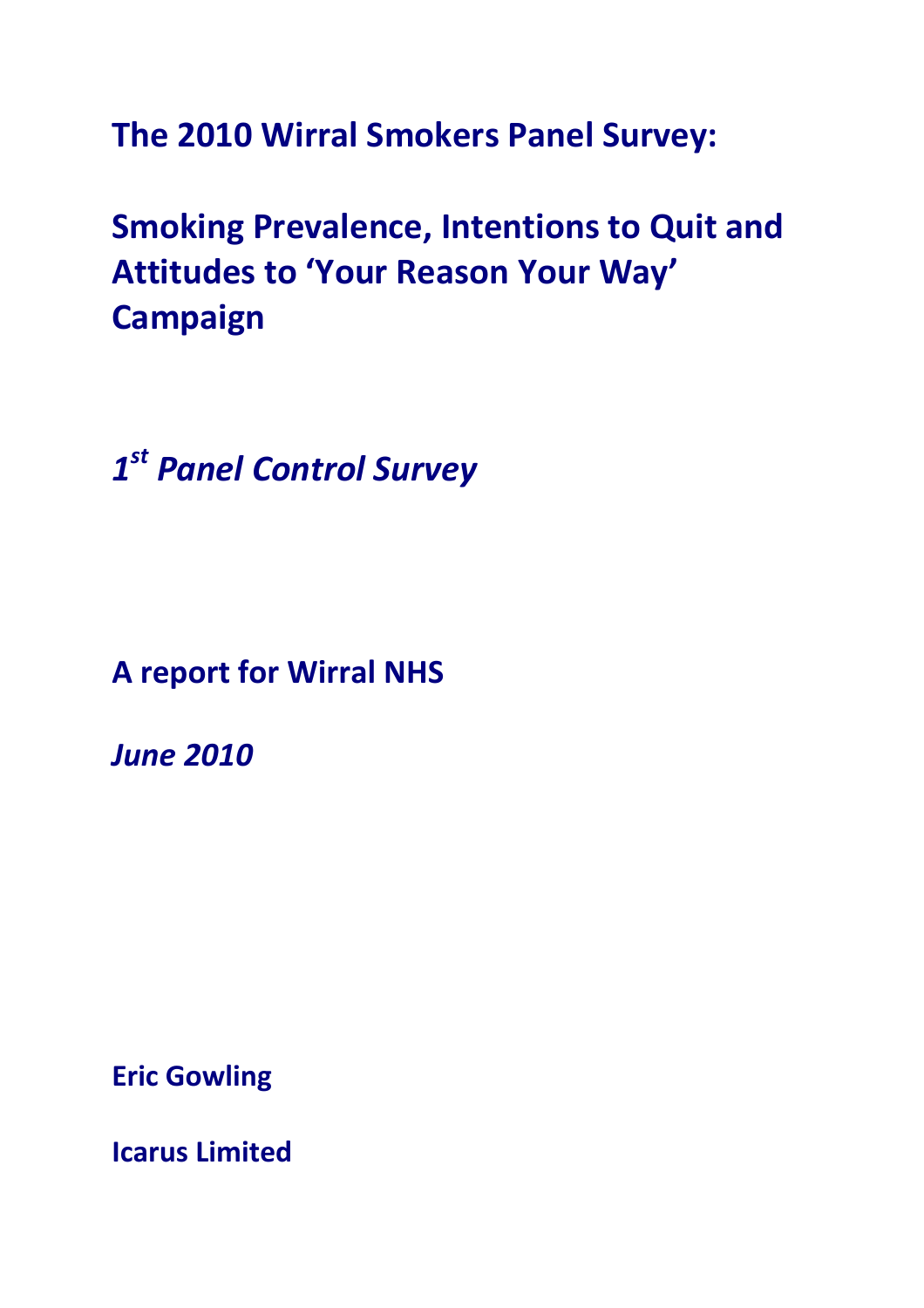## *Acknowledgements*

\_\_\_\_\_\_\_\_\_\_\_\_\_\_\_\_\_\_\_\_\_\_\_\_\_\_\_\_\_\_\_\_\_\_\_\_\_\_\_\_\_\_\_\_\_\_\_\_\_\_\_\_\_\_\_\_\_\_\_\_\_\_\_\_\_\_\_\_\_\_\_\_\_\_\_

**\_\_\_\_\_\_\_\_\_\_\_\_\_\_\_\_\_\_\_\_\_\_\_\_\_\_\_\_\_\_\_\_\_\_\_\_\_\_\_\_\_\_\_\_\_\_\_\_\_\_\_\_\_\_\_\_\_\_\_\_\_\_\_\_\_\_\_\_\_\_\_\_\_\_\_\_\_\_\_\_\_\_**

Icarus Limited wishes to thank the residents in the Wirral for their cooperation in participating in the survey and agreeing to complete the survey questionnaire.

> **Icarus Limited Research Consultants Blackburne House Blackburne Place, Liverpool, L8 7PE**

> > **Tel: 07949 0913203** e:ericgowling@btinternet.com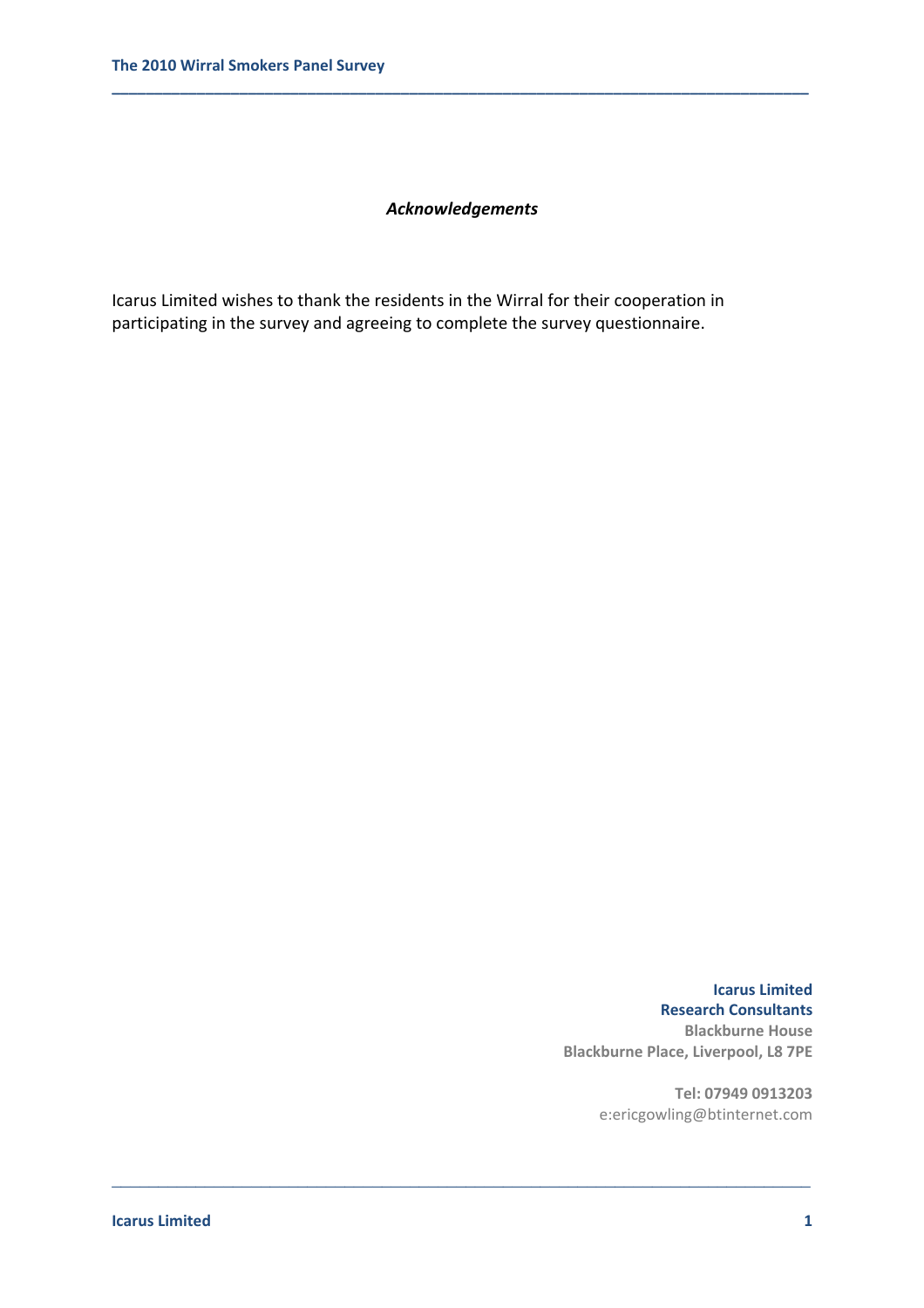# **CONTENTS**

| 1.  | <b>INTRODUCTION</b>                                                    | 3  |
|-----|------------------------------------------------------------------------|----|
| 1.1 | Background and Aims of the Survey                                      | 3  |
| 1.2 | The Wirral Residents' Smoking Questionnaires                           | 4  |
| 1.3 | The Survey Methodology                                                 | 4  |
| 1.4 | <b>Report Structure</b>                                                | 5  |
| 2.  | <b>CHARACTERISTICS OF RESIDENTS RESPONDING TO THE</b><br><b>SURVEY</b> | 6  |
| 3.  | <b>FINDINGS</b>                                                        | 7  |
| 3.1 | <b>Smoking Prevalence</b>                                              | 9  |
| 3.2 | Your Reason Your Way Campaign                                          | 12 |
| 3.3 | Smoking in the Car and Home                                            | 14 |
| 4.  | <b>CONCLUSIONS</b>                                                     | 15 |

\_\_\_\_\_\_\_\_\_\_\_\_\_\_\_\_\_\_\_\_\_\_\_\_\_\_\_\_\_\_\_\_\_\_\_\_\_\_\_\_\_\_\_\_\_\_\_\_\_\_\_\_\_\_\_\_\_\_\_\_\_\_\_\_\_\_\_\_\_\_\_\_\_\_\_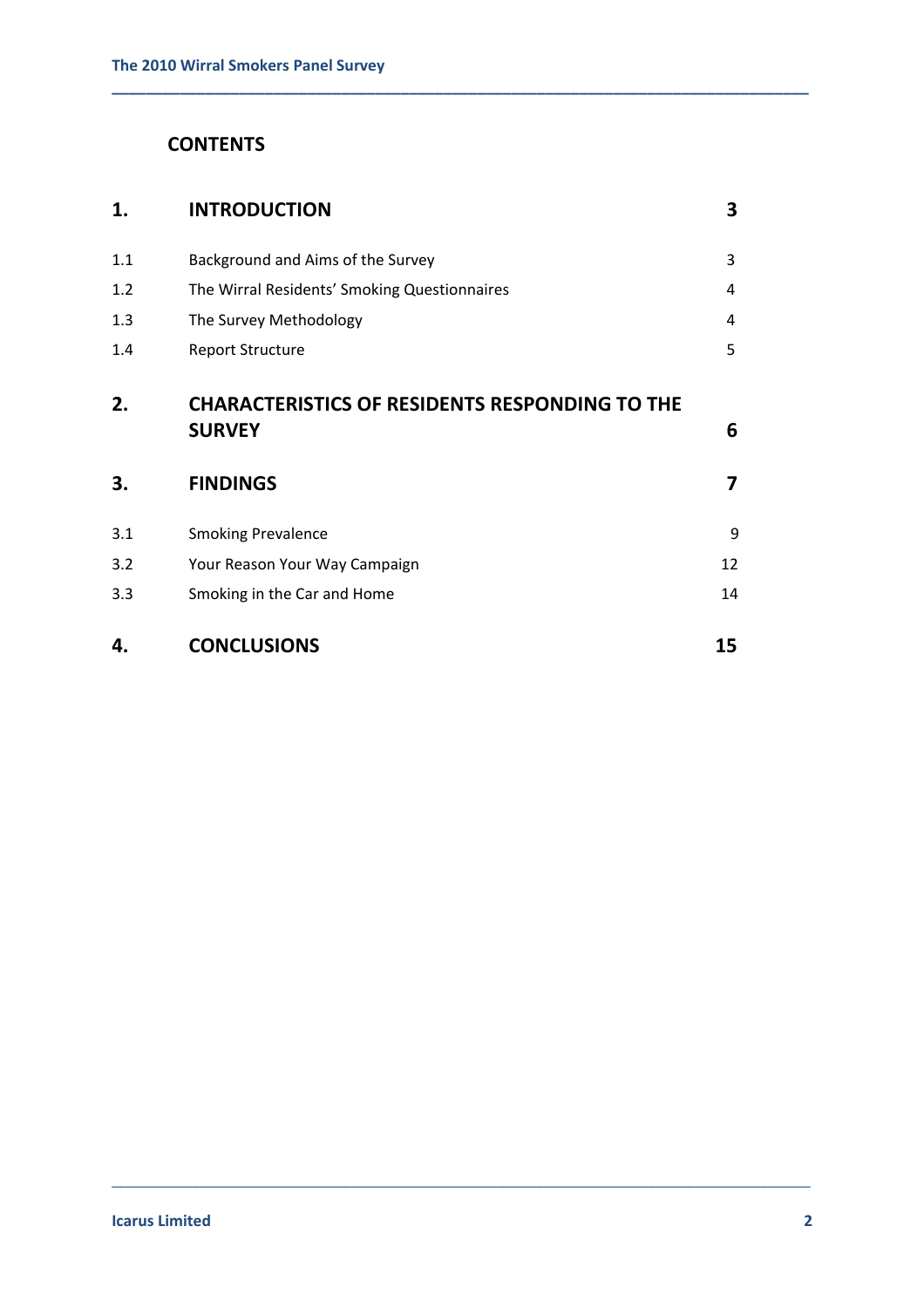# **1 INTRODUCTION**

# **1.1 Background and Aims of the Survey**

1.1.1 The Directors of Public Health in NHS Wirral have identified tackling the harm caused from smoking as one of the priority areas for action. NHS Wirral currently has a well established and successful stop smoking service: however, in some areas of Wirral prevalence is significantly higher than the national average.

**\_\_\_\_\_\_\_\_\_\_\_\_\_\_\_\_\_\_\_\_\_\_\_\_\_\_\_\_\_\_\_\_\_\_\_\_\_\_\_\_\_\_\_\_\_\_\_\_\_\_\_\_\_\_\_\_\_\_\_\_\_\_\_\_\_\_\_\_\_\_\_\_\_\_\_\_\_\_\_\_\_\_**

 In parts of Wirral, particularly within the Seacombe, Birkenhead, Bidston and Tranmere areas, considerably more people are likely to smoke. The October/November 2009 baseline survey established the smoking prevalence rate at 34.7% of the adult population aged 16 and over and permanently resident within the area. This compares to an average of 27% across the whole of Wirral.

**\_\_\_\_\_\_\_\_\_\_\_\_\_\_\_\_\_\_\_\_\_\_\_\_\_\_\_\_\_\_\_\_\_\_\_\_\_\_\_\_\_\_**

- 1.1.2 The above prevalence survey targeted selected areas of Wirral that were within the lowest national quintile [i.e. lowest 20%] of lower super output areas by index of multiple deprivation in Wirral. This survey will be repeated within the same areas in September 2010.
- 1.1.3 From the sample of 1181 smokers identified in the 2009 survey, a panel of approximately 650 smokers was recruited and who agreed to be contacted in the future about their smoking behaviour. Members of this panel were contacted in May 2010. These interviews were conducted mainly by phone but were also supplemented with face to face in‐home interviews where the respondent had give permission for this to occur. Up to seven attempts were made to contact respondents by phone. A team of five experienced interviewers were used to conduct the fieldwork. In total 405 successful interviews were conducted [62%]. Of the balance of 245, approximately 20% refused to take part, 22% could not be contacted because of changed or incorrect numbers or other personal issues and the balance of 58% simply did not answer their phone or their door.
- 1.1.4 The survey, as well as its primary focus on updating knowledge about the proportion of people in the deprived areas in Wirral who smoke, also aimed to provide the latest data relating to residents' experience of smoking indoors, smokers intentions about quitting, the products and services used to assist with quitting and knowledge of the recent quit smoking campaign called 'Your reason, your way.. Specifically, the survey aimed to: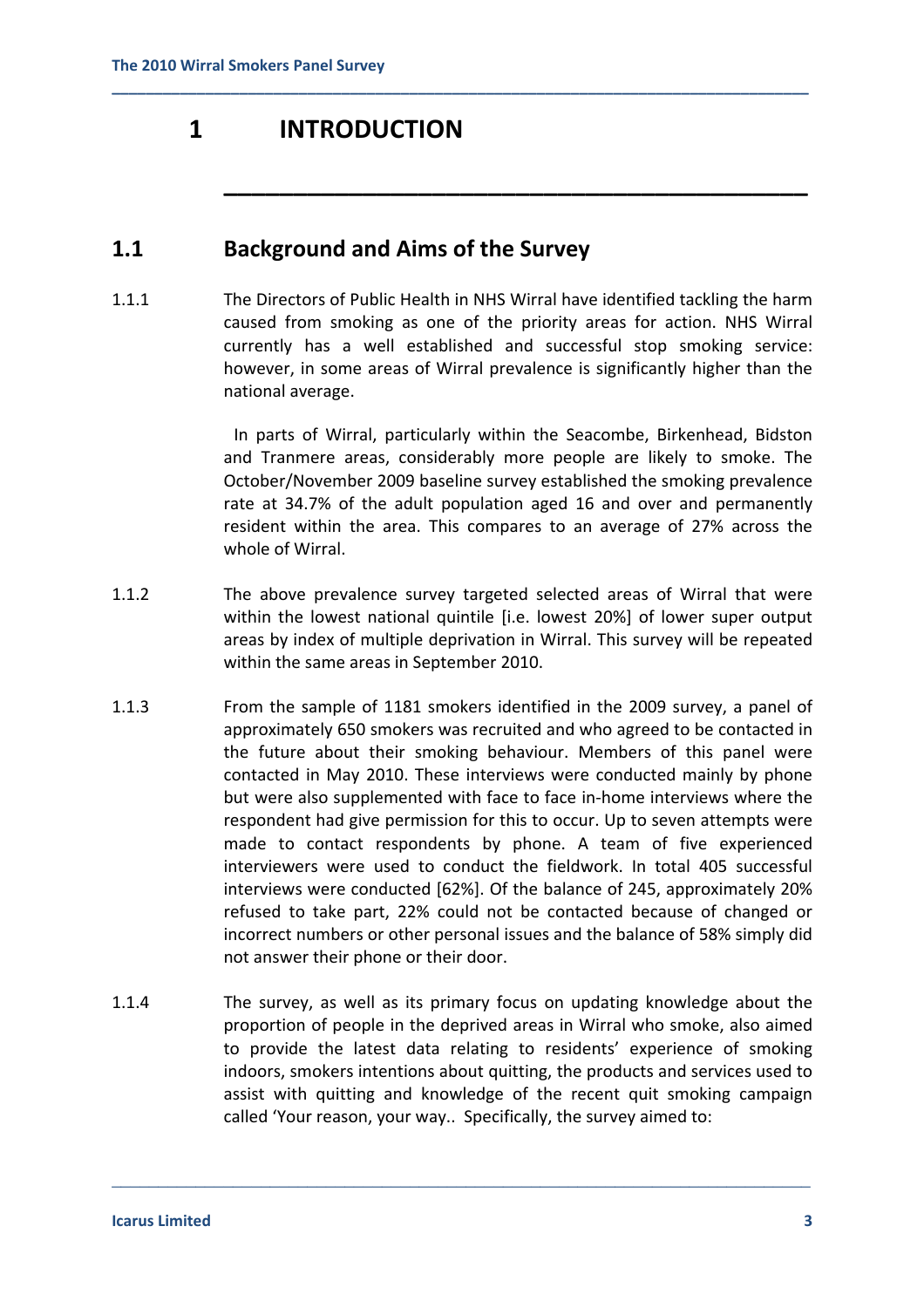• Establish changes in smoking behaviour since October/November 2009;

**\_\_\_\_\_\_\_\_\_\_\_\_\_\_\_\_\_\_\_\_\_\_\_\_\_\_\_\_\_\_\_\_\_\_\_\_\_\_\_\_\_\_\_\_\_\_\_\_\_\_\_\_\_\_\_\_\_\_\_\_\_\_\_\_\_\_\_\_\_\_\_\_\_\_\_\_\_\_\_\_\_\_**

- Measure number of quit attempts;
- Identify methods and products used to help respondent quit smoking;
- Measure awareness and knowledge of quit smoking campaign 'Your reason, your way';
- Measure extent of smoking in car and in home.

## **1.2 The Wirral Residents' Questionnaires**

1.2.1 Two questionnaires were administered to panel members depending on their current smoking status. Respondents who had stopped smoking at the time of the interview completed the 'quit smoking' questionnaire and those who continued to smoke at the date of interview completed the 'smokers' questionnaire. Copies of these questionnaires appear in Appendix I.

# **1.3 The Survey Methodology**

1.3.2 The original 2009 survey methodology was based on households randomly selected from within the survey area. The survey area was defined as that part of Wirral representing the 20% most deprived areas nationally. Wirral PCT provided a geographical sampling frame for the sample selection process based on specific post code areas. Within each of the post code areas households were selected randomly. From each household an individual respondent was also selected randomly. Where there was more than one eligible interviewee present in the home, the interviewers were instructed to attempt to interview the person who was next to have a birthday. The survey data was collected by face‐to‐face interviews that took place at the respondent's home. In most cases, interviewers called at sampled households to conduct a face‐to‐face interview. Where a telephone number was obtainable for the individuals in the households – from the BT database – and because response rates were not being prejudiced, a series of attempts was also made to complete interviews by telephone. Some households were targeted through both approaches to maximise the response rate. Where there was no respondent available following an attempt to make a face-toface visit, a letter was left at these addresses to inform potential respondents that they would be contacted again. This enabled the telephone and face-toface interviewers to reduce the extent of "cold‐calling". For face‐to‐face and telephone interviews, interviewers made up to four attempts to obtain a response from each household. The interviews were carried out during the day, in the early evening and at weekends. Adults aged 16 or over and resident in the defined areas area were eligible to be interviewed.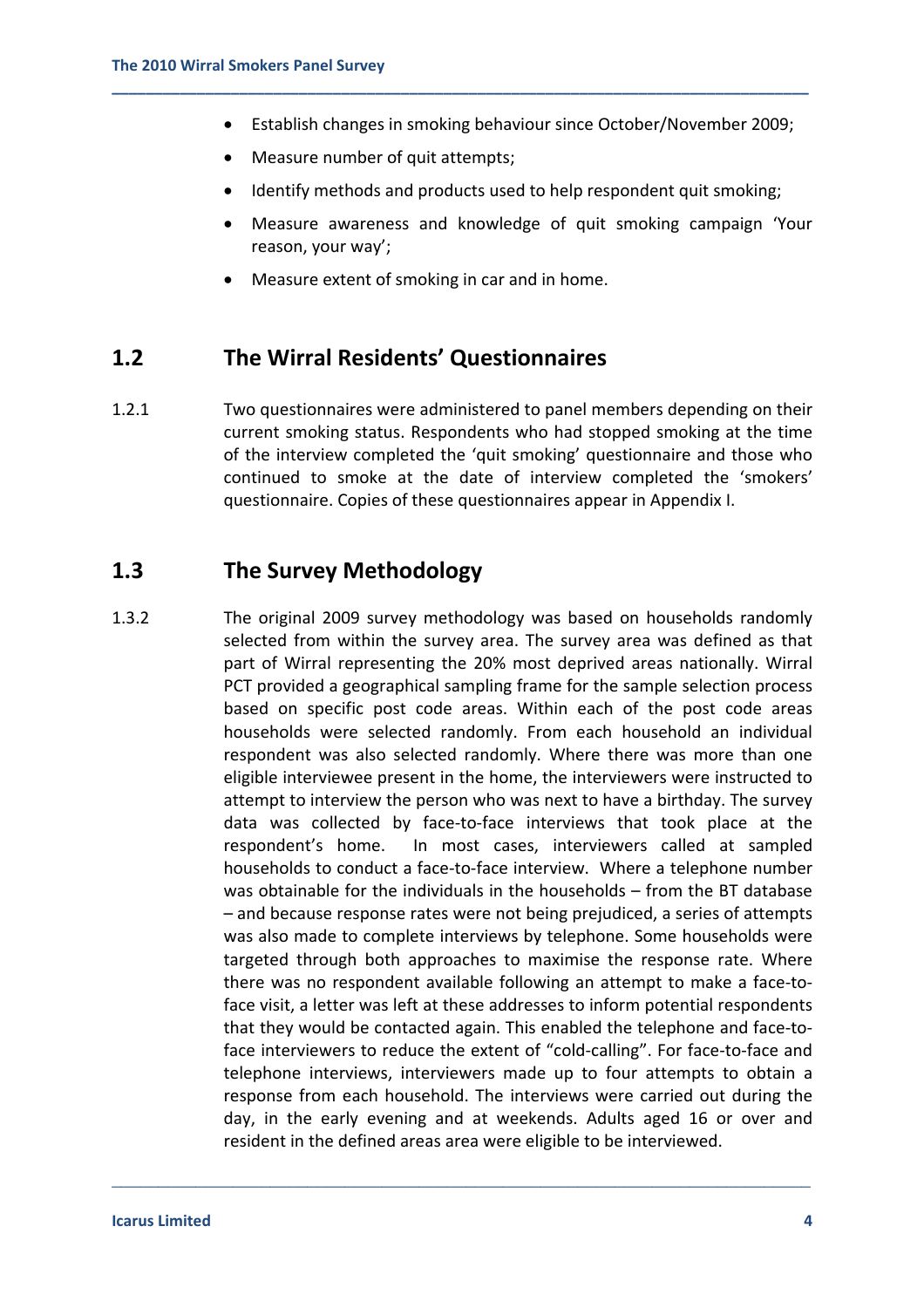1.3.3 At the completion of the interview with a smoker the interviewer asked if they would be prepared to take part in further enquiry as to their smoking behaviour and the impact of smoking cessation initiatives. A team of trained and experienced interviewers employed carried out the interviews.

**\_\_\_\_\_\_\_\_\_\_\_\_\_\_\_\_\_\_\_\_\_\_\_\_\_\_\_\_\_\_\_\_\_\_\_\_\_\_\_\_\_\_\_\_\_\_\_\_\_\_\_\_\_\_\_\_\_\_\_\_\_\_\_\_\_\_\_\_\_\_\_\_\_\_\_\_\_\_\_\_\_\_**

# **1.4 Report Structure**

1.4.1 The rest of this report sets out the results of the survey. Section 2 highlights the characteristics of the residents that responded to the survey. Section 3 details the findings of the survey. It presents the results as they relate to the key research questions. Section 4 summarises the key conclusions of the survey.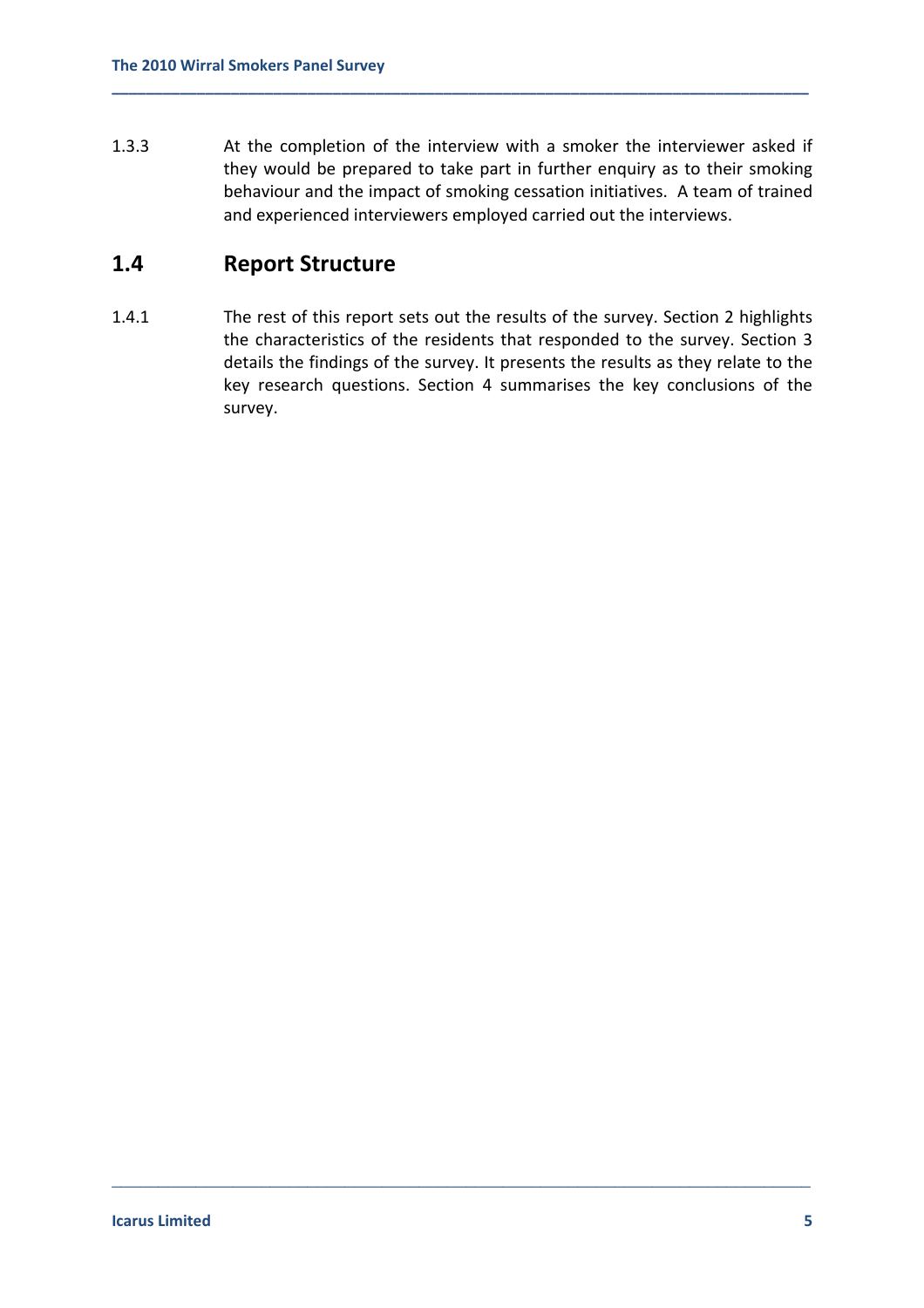# **2. CHARACTERISTICS OF RESIDENTS RESPONDING TO THE SURVEY**

**\_\_\_\_\_\_\_\_\_\_\_\_\_\_\_\_\_\_\_\_\_\_\_\_\_\_\_\_\_\_\_\_\_\_\_\_\_\_\_\_\_\_**

**\_\_\_\_\_\_\_\_\_\_\_\_\_\_\_\_\_\_\_\_\_\_\_\_\_\_\_\_\_\_\_\_\_\_\_\_\_\_\_\_\_\_\_\_\_\_\_\_\_\_\_\_\_\_\_\_\_\_\_\_\_\_\_\_\_\_\_\_\_\_\_\_\_\_\_\_\_\_\_\_\_\_**

- 2.1 This section presents a breakdown of characteristics of the residents responding to the survey. It sets out information about the survey respondents in terms of their demographic characteristics.
- 2.2 Table 2.1 identifies the distribution of the respondents' sex, occupation status and age. It compares the demographic characteristics of the respondents with the 2009 survey and panel.

| Gender                  | <b>All Smokers</b><br>2009 Survey<br>$[n = 1181]$ | <b>Panel Members</b><br>2009 Survey [n = 650] | <b>Panel Members</b><br>2010 Survey [n= 405] |
|-------------------------|---------------------------------------------------|-----------------------------------------------|----------------------------------------------|
| Male                    | 41.8%                                             | 40.0%                                         | 39%                                          |
| Female                  | 57.5%                                             | 59.5%                                         | 61%                                          |
| Age                     |                                                   |                                               |                                              |
| 16-19                   | 4.2%                                              | 3.9%                                          | 3%                                           |
| $20 - 24$               | 6.8%                                              | 7.4%                                          | 4%                                           |
| 25-34                   | 18.0%                                             | 18.9%                                         | 15%                                          |
| 35-49                   | 31.5%                                             | 33.4%                                         | 35%                                          |
| 50-59                   | 14.9%                                             | 14.9%                                         | 14%                                          |
| $60+$                   | 24.7%                                             | 21.5%                                         | 29%                                          |
| <b>Occupation Class</b> |                                                   |                                               |                                              |
| Manual/Routine          | 77.2%                                             | 79.2%                                         | 74%                                          |
| Other                   | 20.0%                                             | 18.6%                                         | 24%                                          |
| Not Stated              | 2.8%                                              | 2.2%                                          | 2%                                           |

\_\_\_\_\_\_\_\_\_\_\_\_\_\_\_\_\_\_\_\_\_\_\_\_\_\_\_\_\_\_\_\_\_\_\_\_\_\_\_\_\_\_\_\_\_\_\_\_\_\_\_\_\_\_\_\_\_\_\_\_\_\_\_\_\_\_\_\_\_\_\_\_\_\_\_

## *Table 1.1: Comparison of Sample Profiles 2009 ‐ 2010*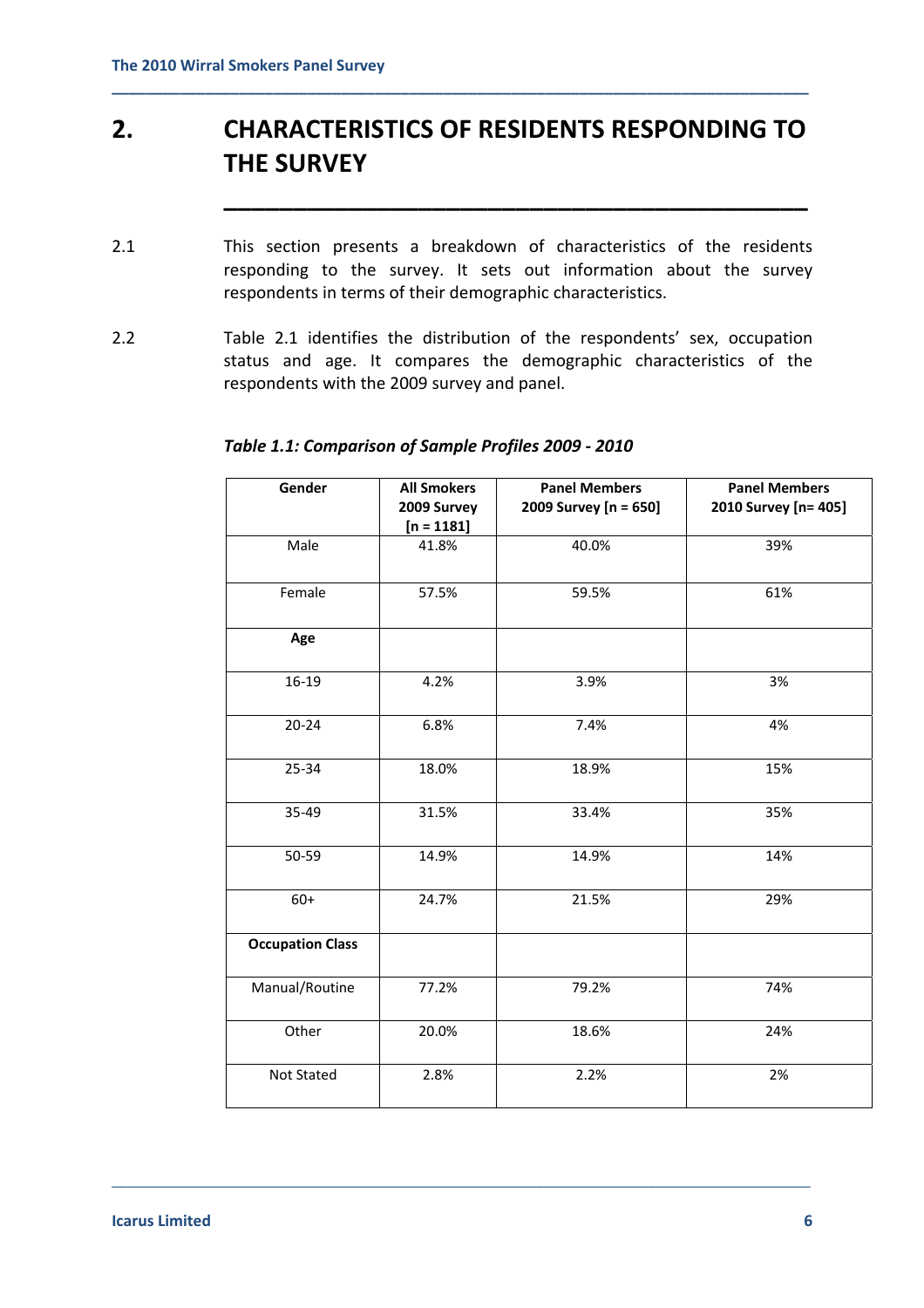# **3. FINDINGS**

# **3.1 Smoking Prevalence**

3.1.1 The overall aim of the first panel survey was to establish the change in smoking behaviour amongst the panel members since the prevalence survey of October/November 2009.

**\_\_\_\_\_\_\_\_\_\_\_\_\_\_\_\_\_\_\_\_\_\_\_\_\_\_\_\_\_\_\_\_\_\_\_\_\_\_\_\_\_\_\_\_\_\_\_\_\_\_\_\_\_\_\_\_\_\_\_\_\_\_\_\_\_\_\_\_\_\_\_\_\_\_\_\_\_\_\_\_\_\_**

**\_\_\_\_\_\_\_\_\_\_\_\_\_\_\_\_\_\_\_\_\_\_\_\_\_\_\_\_\_\_\_\_\_\_\_\_\_\_\_\_\_**

## *Quitting Behaviour*

3.1.2 Figure 3.1 shows the smoking status of Wirral panel residents. Overall, it indicates that 61.5% of panel members continue to smoke and have not made any attempt to quit smoking since October/November 2009. 28.9% have made at least one attempt to quit but have now returned to smoking and 10.6% have and continued to quit smoking since the 2009 survey.



## *Figure 3.1 Quitting Behaviour 2009 ‐ 2010*

3.1.3 Whilst the current quit rate amongst panel members is 10.6% this does not reflect the efforts made by a further 28.9% of the panel to attempt to quit smoking. Figure 3.2 below illustrates the attempts some panel members have made [and failed] to quit smoking since October/November 2009. It is clear that an interview on a specific date will inevitably capture respondents who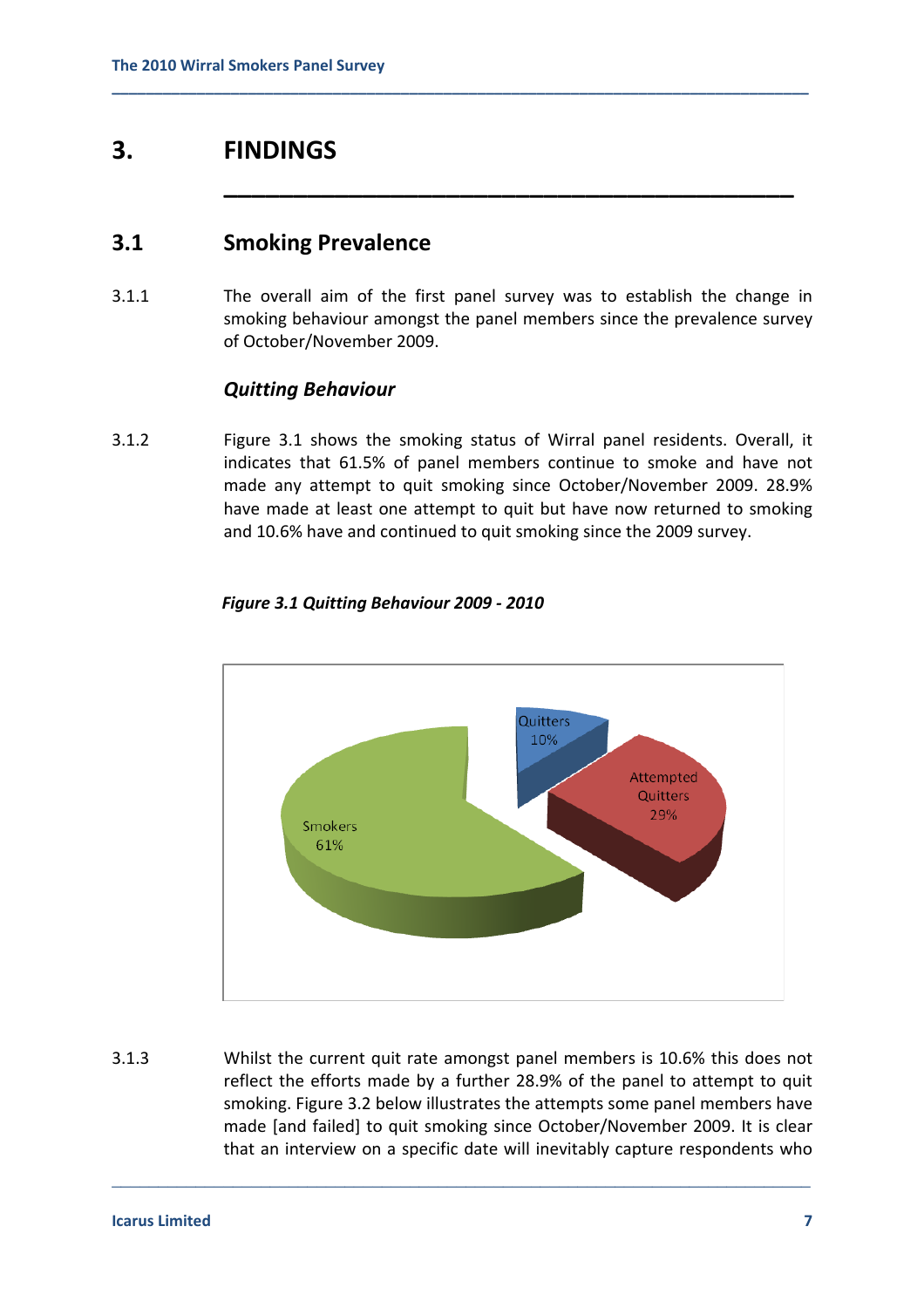will be in varying stages of the quitting process and therefore the 10.6% cannot be interpreted as an absolute measure of the number of smokers who have quit permanently.



\_\_\_\_\_\_\_\_\_\_\_\_\_\_\_\_\_\_\_\_\_\_\_\_\_\_\_\_\_\_\_\_\_\_\_\_\_\_\_\_\_\_\_\_\_\_\_\_\_\_\_\_\_\_\_\_\_\_\_\_\_\_\_\_\_\_\_\_\_\_\_\_\_\_\_

## *Figure 3.2 Failed Quitting Behaviour of Panel Members 2009 – 2010.*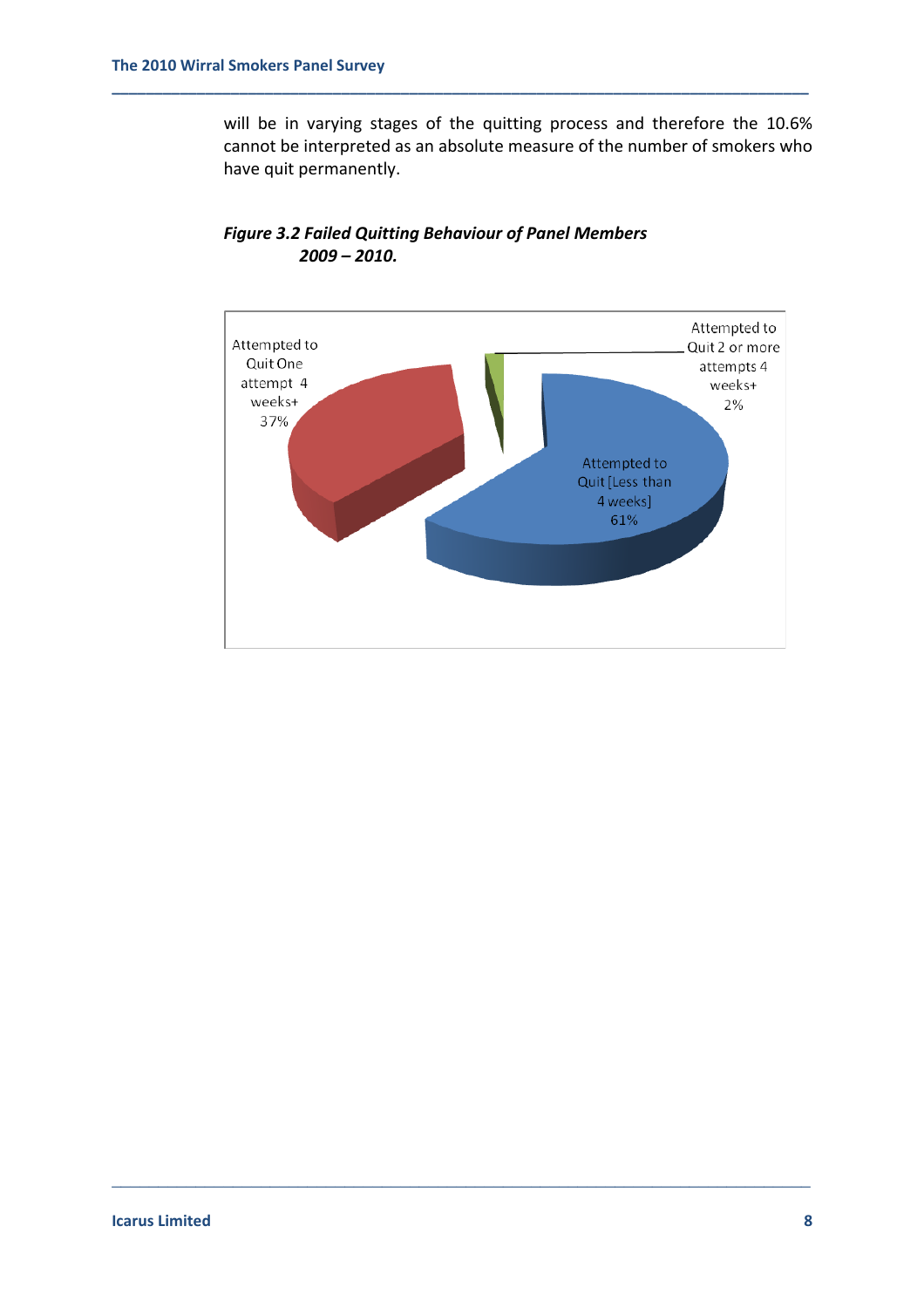3.1.4 The profile of all quitters [representing 39.5% of the 405 respondents] is shown below together with the profile of those who had stopped smoking on the day of the interview.

**\_\_\_\_\_\_\_\_\_\_\_\_\_\_\_\_\_\_\_\_\_\_\_\_\_\_\_\_\_\_\_\_\_\_\_\_\_\_\_\_\_\_\_\_\_\_\_\_\_\_\_\_\_\_\_\_\_\_\_\_\_\_\_\_\_\_\_\_\_\_\_\_\_\_\_\_\_\_\_\_\_\_**

| Gender                            | Profile of 405<br>Panel<br><b>Members</b> | % Within<br><b>Category Who Had</b><br><b>Quit At Least Once</b> | % Within Category Who<br><b>Had Quit</b><br>At Date of |
|-----------------------------------|-------------------------------------------|------------------------------------------------------------------|--------------------------------------------------------|
|                                   |                                           | <b>Since 2009</b>                                                | Interview                                              |
| Male [n = 158]                    | 39%                                       | 42%                                                              | 12%                                                    |
| Female $[n = 247]$                | 61%                                       | 38%                                                              | 10%                                                    |
| Age                               |                                           |                                                                  |                                                        |
| 16-19 $[n = 11]$                  | 3%                                        | 60%                                                              | 20%*                                                   |
| $20-24 [n = 16]$                  | 4%                                        | 50%                                                              | 13%*                                                   |
| $25-34 [n = 61]$                  | 15%                                       | 36%                                                              | 9%                                                     |
| 35-49 [n = 142]                   | 35%                                       | 34%                                                              | 8%                                                     |
| 50-59 [ $n = 57$ ]                | 14%                                       | 37%                                                              | 9%                                                     |
| $60+$ [n = 117]                   | 29%                                       | 48%                                                              | 15%                                                    |
| <b>Occupation</b><br><b>Class</b> |                                           |                                                                  |                                                        |
| Manual/Routine<br>$[n = 300]$     | 74%                                       | 40%                                                              | 9%                                                     |
| Other $[n = 97]$                  | 24%                                       | 39%                                                              | 14%                                                    |
| Not Stated<br>$[n = 8]$           | 2%                                        | 71%                                                              | 43%*                                                   |

## *Table 3.3 Profile of all Quitters.*

• Care should be taken because of small samples.

The younger age groups [ignoring the potential error due to small samples], males, people aged over 60 and in 'other' occupation groups appear to be the most successful quitters based on those who were no longer smoking on the day of the interview. The reasons given for quitting smoking included:

‐ 3 in 5 quit for health related reasons. ['Just had an operation', 'had a cough and decided to quit', 'had a chest infection', 'risk of getting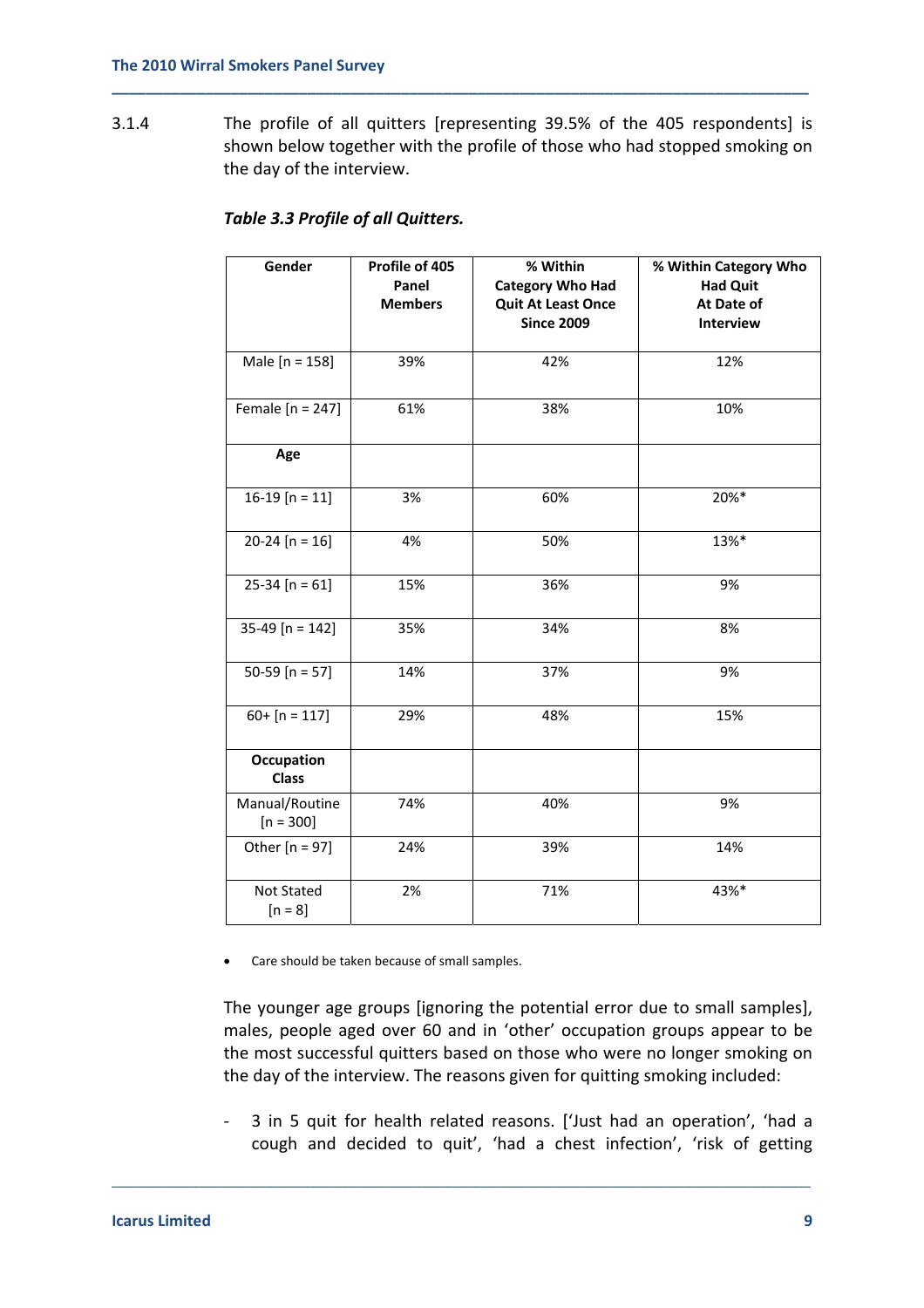wrinkles', 'have diabetes and advised to quit by doctor', 'I've just had a baby', 'I really wanted to for health reasons', 'because I've had 3 strokes and realised I need to stop smoking', 'had an asthma attack', because I'm going into hospital'.

- 3 in 10 quit for financial reasons.
- ‐ 1 in 10 quit because of concerns for their children's health.

**\_\_\_\_\_\_\_\_\_\_\_\_\_\_\_\_\_\_\_\_\_\_\_\_\_\_\_\_\_\_\_\_\_\_\_\_\_\_\_\_\_\_\_\_\_\_\_\_\_\_\_\_\_\_\_\_\_\_\_\_\_\_\_\_\_\_\_\_\_\_\_\_\_\_\_\_\_\_\_\_\_\_**

- ‐ 1 in 20 quit because of family pressures
- ‐ 1 respondent quit as a direct result of a stop smoking campaign.
- Other reasons included: 'I woke up one morning and decided to try', 'I just wanted to stop', 'thought I could do it alone', 'just fed up with smoking', 'thought I should'.
- 3.1.5 Of the 362 respondents who were still smoking on the day of interview 32.2% [117] made at least one attempt to quit since interviewed in 2009. Of the 117 62% made one attempt to quit, 24% two attempts and the remainder of 14% made three attempts.
- 3.1.6 Of the 117 who attempted to quit, 61% did not manage to achieve a quit period of 4 weeks or more. 37% managed one quit period of 4 weeks or more and 2% managed to stop smoking for two 4 weeks or more quit periods.
- 3.1.7 Of the 245 respondents who did not manage one quit attempt since the last interview, 33% have stated that they will attempt to quit in 2010. 34% of males and 32% of females will attempt to quit in 2010.

## *Methods Used By Quitters*

3.1.8 Respondents were asked to identify which, if any, of the following methods they had used to help them quit smoking. Table 3.4 compares the methods used by [a] those who have quit, [b] those who have attempted to quit and [c] the total for both successful and failed quitters.

| <b>Method</b>                 | a.% used by<br>who<br>those<br>have<br>quit | b. % used by<br>those<br>attempting<br>to quit | $c.\%$<br>used<br>by<br><b>ALL</b><br>quitters |
|-------------------------------|---------------------------------------------|------------------------------------------------|------------------------------------------------|
| <b>GP or Practice Nurse</b>   | 49%                                         | 29%                                            | 34%                                            |
| On Your Own                   | 47%                                         | 47%                                            | 47%                                            |
| Smoking<br><b>NHS</b><br>Stop | 21%                                         | 16%                                            | 18%                                            |
| Campaign                      |                                             |                                                |                                                |
| Friends and family            | 19%                                         | 19%                                            | 19%                                            |
| Pharmacy                      | 5%                                          | 15%                                            | 13%                                            |

### *Table 3.4 Methods Used By Panel Members to Quit Smoking*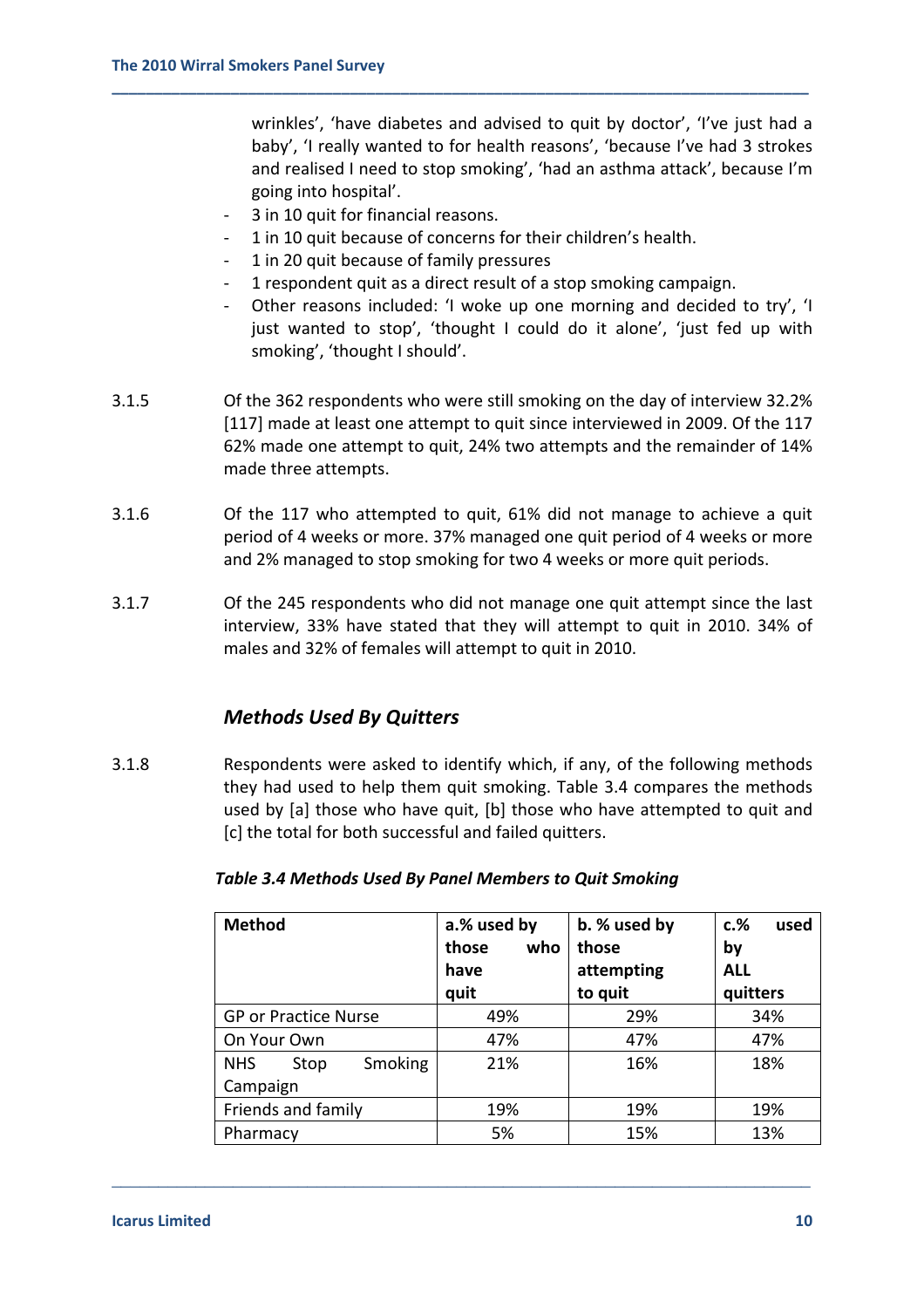| <b>Other</b>           | 70/<br>270 | ว०⁄<br>270 | 2%  |
|------------------------|------------|------------|-----|
| Your reason, your way' | ر ے        | 2%         | 2%  |
|                        |            | <b>117</b> | 160 |

3.1.9 The main reasons given for using the above methods were categorised as follows:

**\_\_\_\_\_\_\_\_\_\_\_\_\_\_\_\_\_\_\_\_\_\_\_\_\_\_\_\_\_\_\_\_\_\_\_\_\_\_\_\_\_\_\_\_\_\_\_\_\_\_\_\_\_\_\_\_\_\_\_\_\_\_\_\_\_\_\_\_\_\_\_\_\_\_\_\_\_\_\_\_\_\_**

- ‐ Health related reasons including advice from their doctor.
- ‐ Economic reasons.
- ‐ Family pressures including concerns for their children.
- ‐ Free quit smoking service from the NHS
- ‐ Other reasons see Appendix I for example verbatim.

## *Lifetime Quitting Experience*

3.1.10 Table 3.5 illustrates the number of times respondents had attempted to quit for 4 weeks or more during their lifetime.

### *Table 3.5 Number of Times Quit in Lifetime for 4 Weeks or More*

| <b>Number of Times</b> | <b>All Respondents</b> |
|------------------------|------------------------|
| Quit                   | $[n = 405]$            |
| None                   | 31%                    |
| 1                      | 27%                    |
| 2                      | 18%                    |
| 3                      | 11%                    |
| 4                      | 5%                     |
| 5                      | 4%                     |
| 6                      | 2%                     |
| 7                      | $>1\%$                 |
| 8 or more              | $>1\%$                 |
|                        | 100%                   |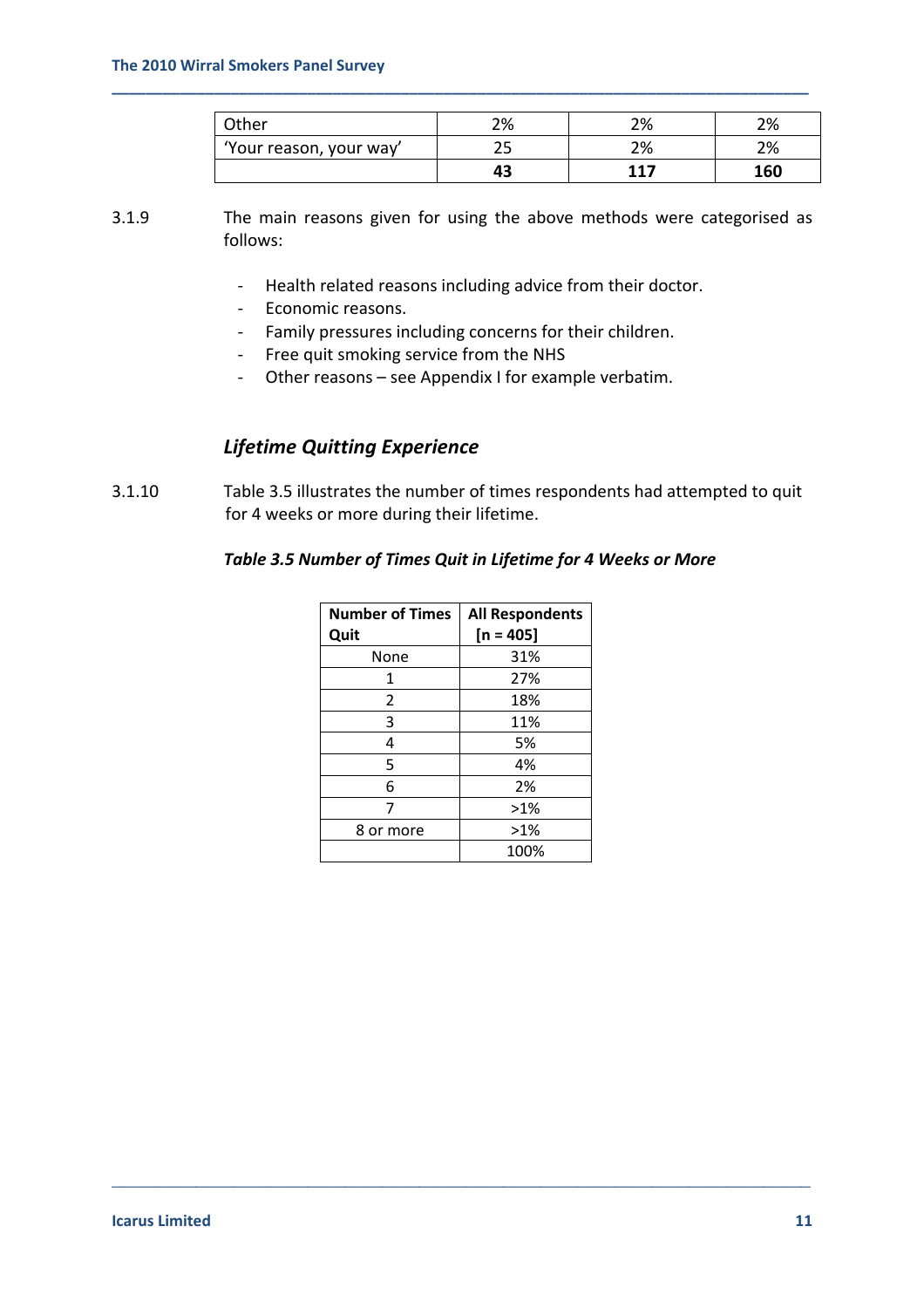# *Products Used To Help With Quitting*

3.1.11 Table 3.6 illustrates the different products used by different categories of respondents:

**\_\_\_\_\_\_\_\_\_\_\_\_\_\_\_\_\_\_\_\_\_\_\_\_\_\_\_\_\_\_\_\_\_\_\_\_\_\_\_\_\_\_\_\_\_\_\_\_\_\_\_\_\_\_\_\_\_\_\_\_\_\_\_\_\_\_\_\_\_\_\_\_\_\_\_\_\_\_\_\_\_\_**

## *Table 3.6 Products Used By Different Categories of Smokers*

| <b>Product</b> | Used by those<br>Attempting to<br>Quit Since 2009<br>$[n = 117]$ | Used by those<br><b>Who Have</b><br><b>Quit Since 2009</b><br><b>Over Lifetime</b><br>$[n = 43]$ | <b>Used by Those</b><br><b>Who Quit/Attempted</b><br>To Quit 'On Their Own'<br>$[n = 75]$ |
|----------------|------------------------------------------------------------------|--------------------------------------------------------------------------------------------------|-------------------------------------------------------------------------------------------|
| Patches        | 35%                                                              | 51%                                                                                              | 14%                                                                                       |
| Gum            | 12%                                                              | 14%                                                                                              | 9%                                                                                        |
| Lozenges       | 7%                                                               | 12%                                                                                              | 4%                                                                                        |
| Microtab       | 6%                                                               | 5%                                                                                               | 4%                                                                                        |
| Champix        | 4%                                                               | 26%                                                                                              | 1%                                                                                        |
| Zyban          | 3%                                                               | 0                                                                                                | 1%                                                                                        |
| Hypnotherapy   | 1%                                                               | 0                                                                                                | 0                                                                                         |
| Inhalator      | 19%                                                              | 21%                                                                                              | 11%                                                                                       |
| Other          | 2%                                                               | O                                                                                                | 1%                                                                                        |
| None           | 36%                                                              | 28%                                                                                              | 73%                                                                                       |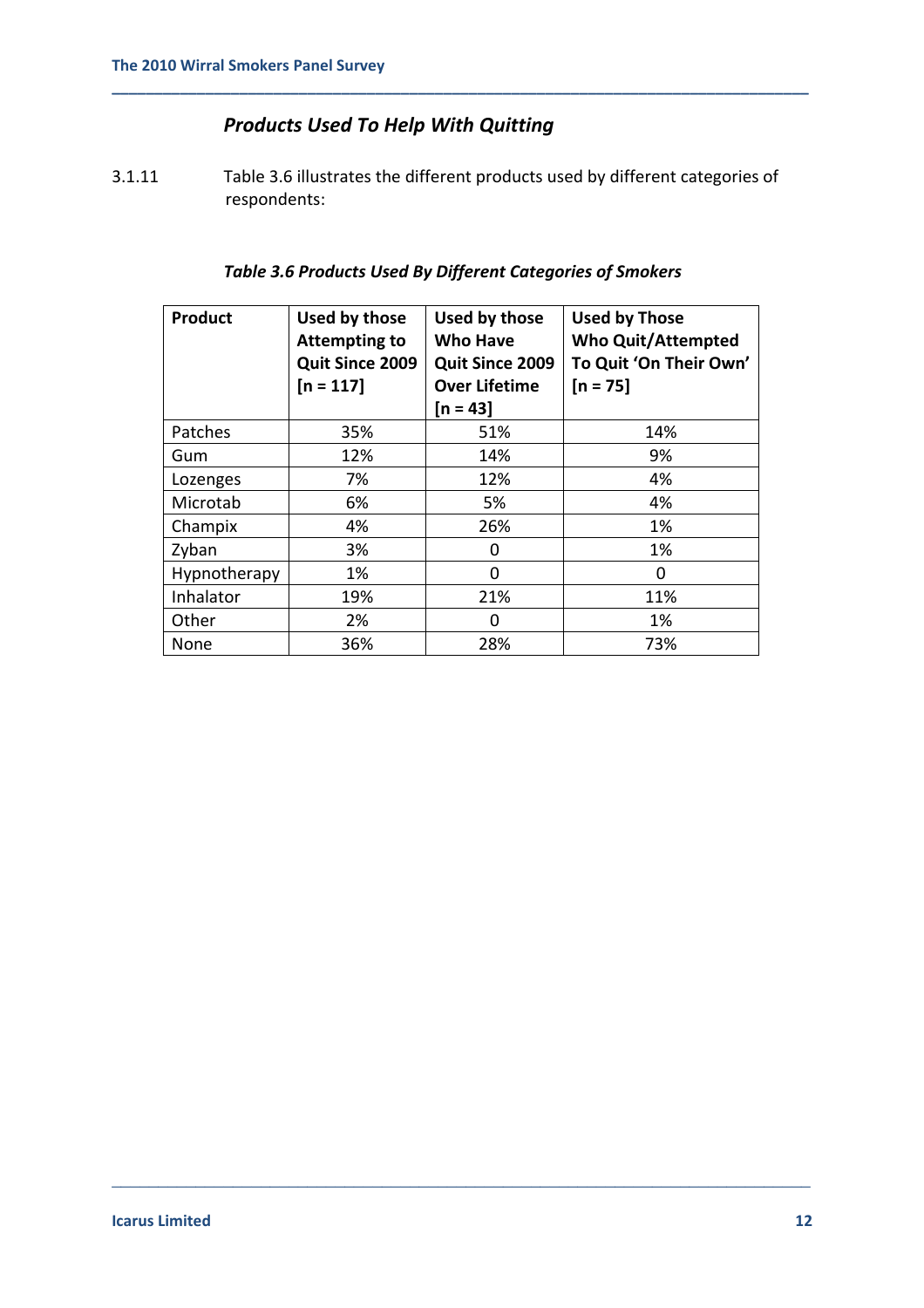# **3.2 'Your Reason, Your Way' Campaign**

# *Awareness, Knowledge of and Impact of 'Your Reason, Your Way' Campaign.*

**\_\_\_\_\_\_\_\_\_\_\_\_\_\_\_\_\_\_\_\_\_\_\_\_\_\_\_\_\_\_\_\_\_\_\_\_\_\_\_\_\_\_\_\_\_\_\_\_\_\_\_\_\_\_\_\_\_\_\_\_\_\_\_\_\_\_\_\_\_\_\_\_\_\_\_\_\_\_\_\_\_\_**

3.2.1 All respondents were asked if they could recall seeing or reading anything about a recent campaign encouraging local people to quit smoking. Only 5 of those respondents who had quit smoking could recall anything. Of these, two were rejected because they mentioned a TV campaign which was not part of the 'Your reason, your way' campaign. By contrast 22% [83] respondents of those continuing to smoke said they could recall some aspect of the campaign. 10 respondents made specific reference to the van/trailer. Others mentioned a wide range of aspects, again some of which were not directly connected to the campaign. See Appendix II for verbatim examples. Table 3.7 below provides an indication of the level of awareness based on prompted recall :

| <b>Campaign Feature</b>       | $%$ no of       | % No of        | % No of ALL        |
|-------------------------------|-----------------|----------------|--------------------|
|                               | <b>Quitters</b> | <b>Smokers</b> | <b>Respondents</b> |
| Posters at local bus stops    | 26%             | 13%            | 15%                |
| A leaflet in the shape of     | 9%              | 7%             | 8%                 |
| Shopping trolley              |                 |                |                    |
| A website                     | 2%              | 1%             | 1%                 |
| A trailer/mobile unit touring | 21%             | 10%            | 10%                |
| Neighbourhood                 |                 |                |                    |
| A 'quit smoking' community    | 0               | 6%             | 5%                 |
| worker                        |                 |                |                    |
| Facebook                      | 2%              | 2%             | 2%                 |
| Other such as word of mouth   | 2%              | 5%             | 5%                 |
| None                          | 63%             | 69%            | 68%                |

3.2.2 33 respondents who had quit smoking or attempted to quit smoking since the 2009 survey indicated that they had been influenced in some way by the 'your reason, your way' campaign. This represents 8% of the total number of panel members. The most convincing response was a female respondent who said 'it was a great help – they rang me very regularly'. Others suggested that it had made them think and gave them encouragement to keep trying to quit. Only one respondent claimed to have been influenced by the voucher prize and others welcomed the additional information about the different quit smoking services available locally.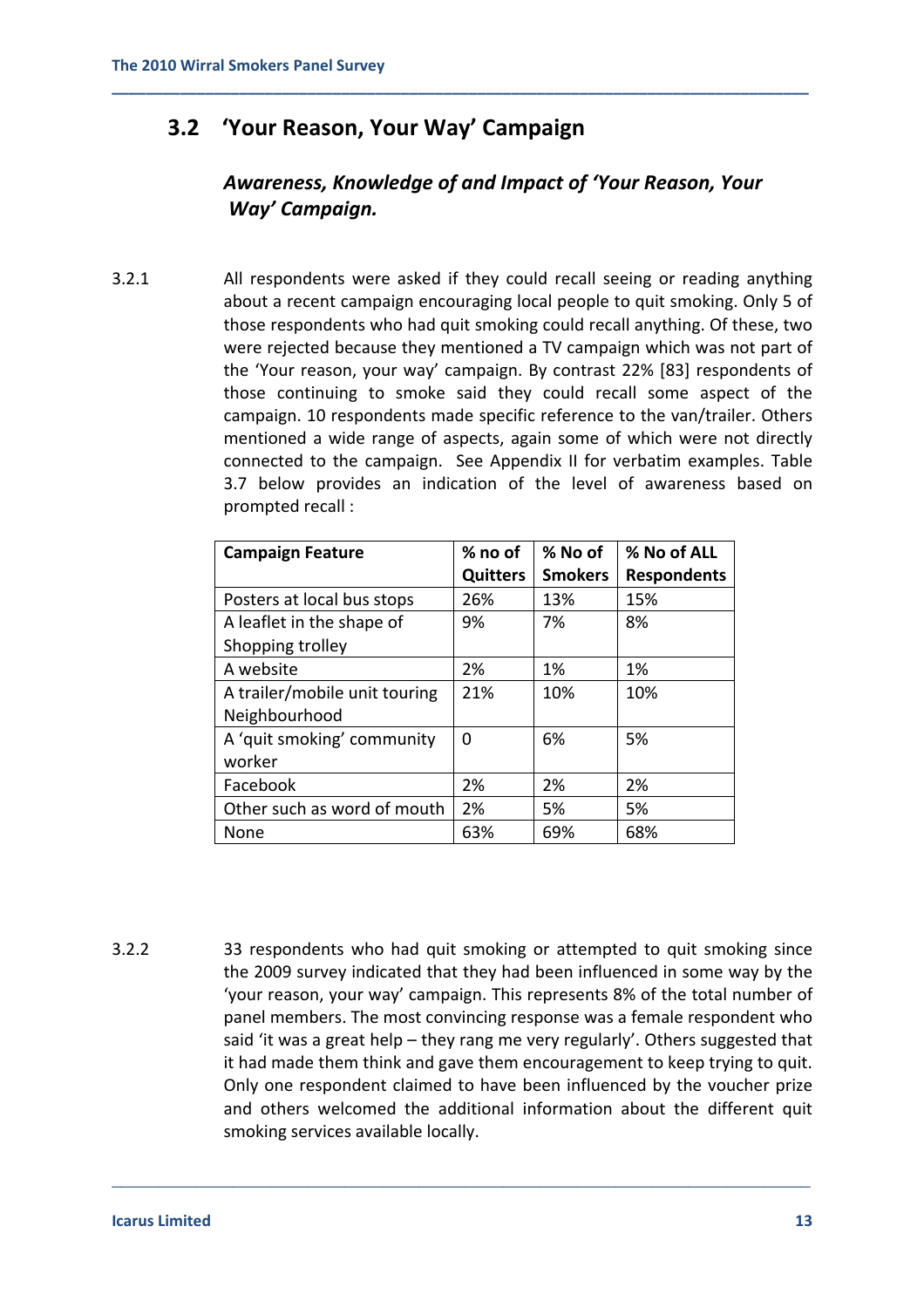3.2.3 Awareness and usage of the different incentives were low. Table 3.8 below summarises the overall level of awareness and usage for the total number of respondents:

**\_\_\_\_\_\_\_\_\_\_\_\_\_\_\_\_\_\_\_\_\_\_\_\_\_\_\_\_\_\_\_\_\_\_\_\_\_\_\_\_\_\_\_\_\_\_\_\_\_\_\_\_\_\_\_\_\_\_\_\_\_\_\_\_\_\_\_\_\_\_\_\_\_\_\_\_\_\_\_\_\_\_**

| <b>Incentives</b>               | <b>Total No of</b>     | <b>Total No of</b> |
|---------------------------------|------------------------|--------------------|
|                                 | <b>Current Smokers</b> | <b>Respondents</b> |
|                                 | Aware                  | <b>Using</b>       |
|                                 | $[n = 362]$            | $[n = 405]$        |
| The 'quit kit'                  | 10%                    | 2%                 |
| Instant NRT samples or vouchers | 4%                     | $>1\%$             |
| Other self help tools           | 1%                     | $>1\%$             |
| Dedicated website               | 2%                     | $>1\%$             |
| The 'no appointments' service   | 2%                     | $\theta$           |
| On street 'non smoking' helpers | 3%                     | 1%                 |
| Stop smoking helpers at ASDA    | 3%                     | $>1\%$             |

### *Table 3.8. Awareness and Usage of Incentives From Campaign*

3.2.4 9 respondents had recommended the campaign to others. 3 respondents had heard of someone winning something as part of the campaign.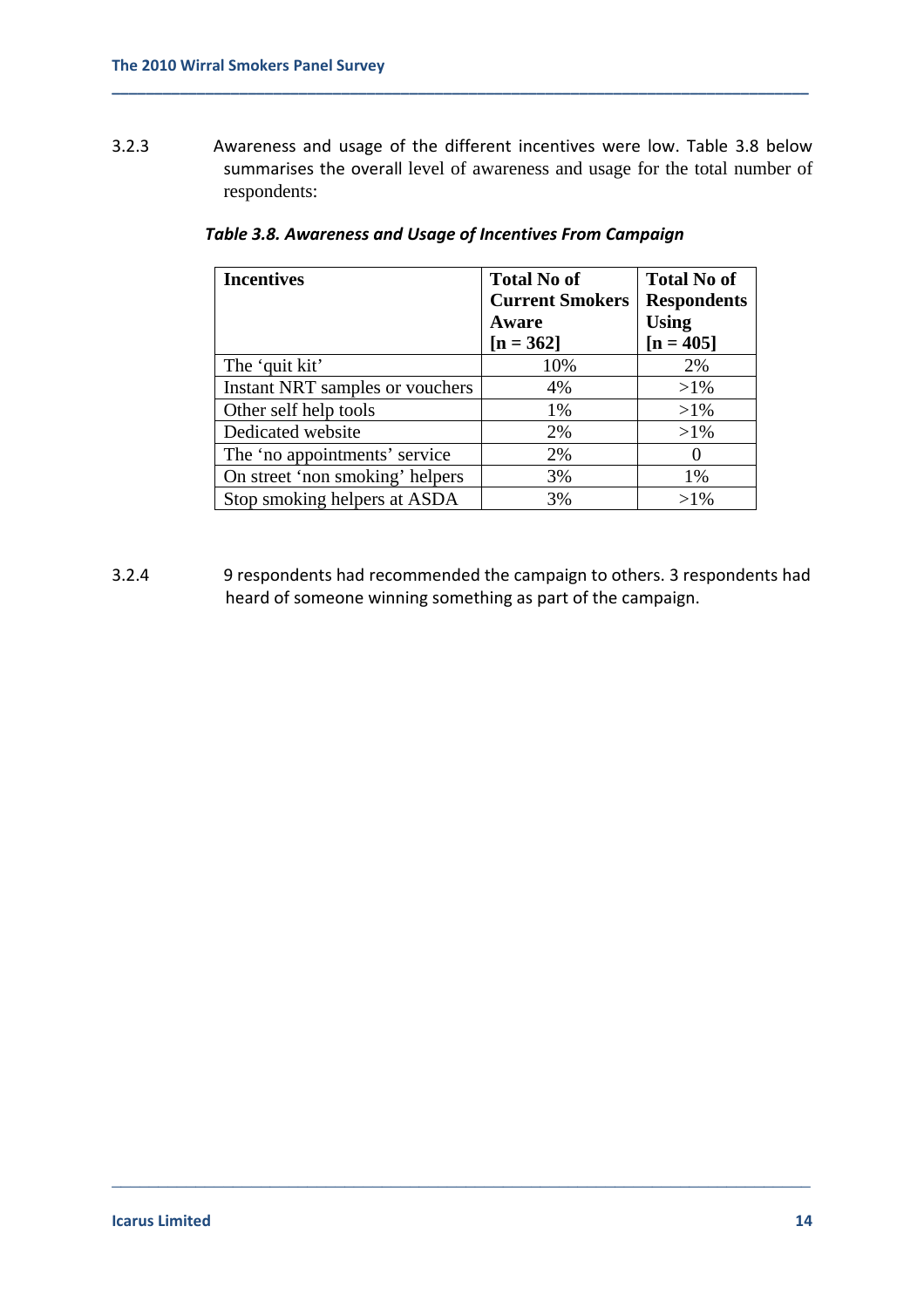# **3.3 Smoking in the Car and Home**

## *Smoking in the Home and the Car*

3.3.1 Table 3.9 shows details of smoking behaviour in the car and home.

## *Table 3.9 Smoking in the Car and in the Home*

**\_\_\_\_\_\_\_\_\_\_\_\_\_\_\_\_\_\_\_\_\_\_\_\_\_\_\_\_\_\_\_\_\_\_\_\_\_\_\_\_\_\_\_\_\_\_\_\_\_\_\_\_\_\_\_\_\_\_\_\_\_\_\_\_\_\_\_\_\_\_\_\_\_\_\_\_\_\_\_\_\_\_**

| Smoking in the Car |      | Quitters   Smokers   Total<br>$[n = 43]$   $[n = 362]$   $[n = 405]$ |     |
|--------------------|------|----------------------------------------------------------------------|-----|
| Yes                | .51% | 31%                                                                  | 33% |
| No                 | 49%  | 69%                                                                  | 67% |

| Smoking in the Home   Quitters   Smokers |     | $[n = 43]$   $[n = 362]$   $[n = 405]$ | <b>Total</b> |
|------------------------------------------|-----|----------------------------------------|--------------|
| Yes                                      | 67% | 68%                                    | 68%          |
| Nο                                       | 33% | 32%                                    | 32%          |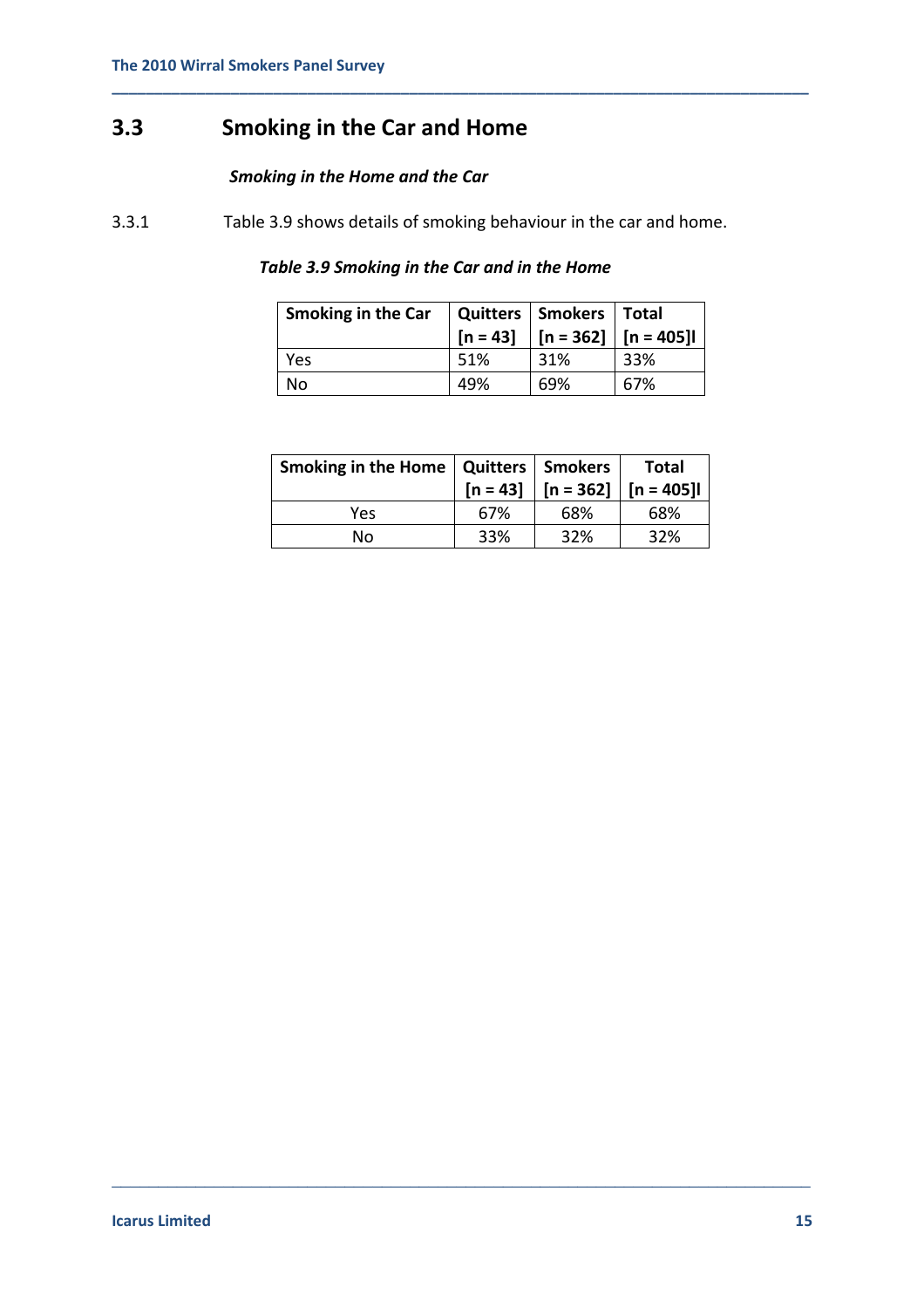# **CONCLUSIONS**

1. Out of the 405 panel members surveyed 43 or 10.6% of respondents were no longer smoking on the day the interview took place. There is absolutely no evidence to suggest that this represents a permanent cessation of smoking. A further 117 or 32.2% had made at least one attempt to quit since being interviewed in October/November 2009 but have now returned to regular smoking. On this evidence one in ten smokers within this deprived area of Wirral is, at any time, attempting to quit smoking and over the 6/7 months since the 2009 survey just over 40% have attempted to quit at least once.

**\_\_\_\_\_\_\_\_\_\_\_\_\_\_\_\_\_\_\_\_\_\_\_\_\_\_\_\_\_\_\_\_\_\_\_\_\_\_\_\_\_**

**\_\_\_\_\_\_\_\_\_\_\_\_\_\_\_\_\_\_\_\_\_\_\_\_\_\_\_\_\_\_\_\_\_\_\_\_\_\_\_\_\_\_\_\_\_\_\_\_\_\_\_\_\_\_\_\_\_\_\_\_\_\_\_\_\_\_\_\_\_\_\_\_\_\_\_\_\_\_\_\_\_\_**

- 2. The two most important motivations for quitting are health and financial reasons. There is a wide range of health 'triggers' that motivates the individual to want to quit smoking.
- 3. Approximately one out of every two smokers who is attempting to quit, is attempting to do so on their own. They do not appear to seek help from health professionals and are only minimal users of the various products available to help with quitting.
- 4. On the other hand one out of every two smokers who is attempting to quit, is doing so with the help of either dedicated health professionals and/or the range of products available to help with quitting. The GP or practice nurse, the NHS Stop Smoking service and the local pharmacy figure prominently in stop smoking attempts. Patches, inhalator and gum are the most popular products used overall together with Champix for women.
- 5. It has been impossible to make any direct connection between the 'your reason, your way' campaign and a respondents attempt to quit smoking. There is some evidence of indirect influences such as reminding smokers of reasons why they should stop smoking as well as reinforcing knowledge of local services available to help smokers quit. About one third of those continuing to smoke on the day of interview could recall, when prompted, some feature of the 'your reason, your way' campaign but there was very limited evidence that people had taken any direct action, recommended the campaign to others or had witnessed or heard of any winners from the campaign.
- 6. There are many different national and local stop smoking campaigns and, on this evidence, respondents are finding it difficult to isolate the content and impact of the 'your reason, your way' campaign from that of other specific anti‐smoking activities.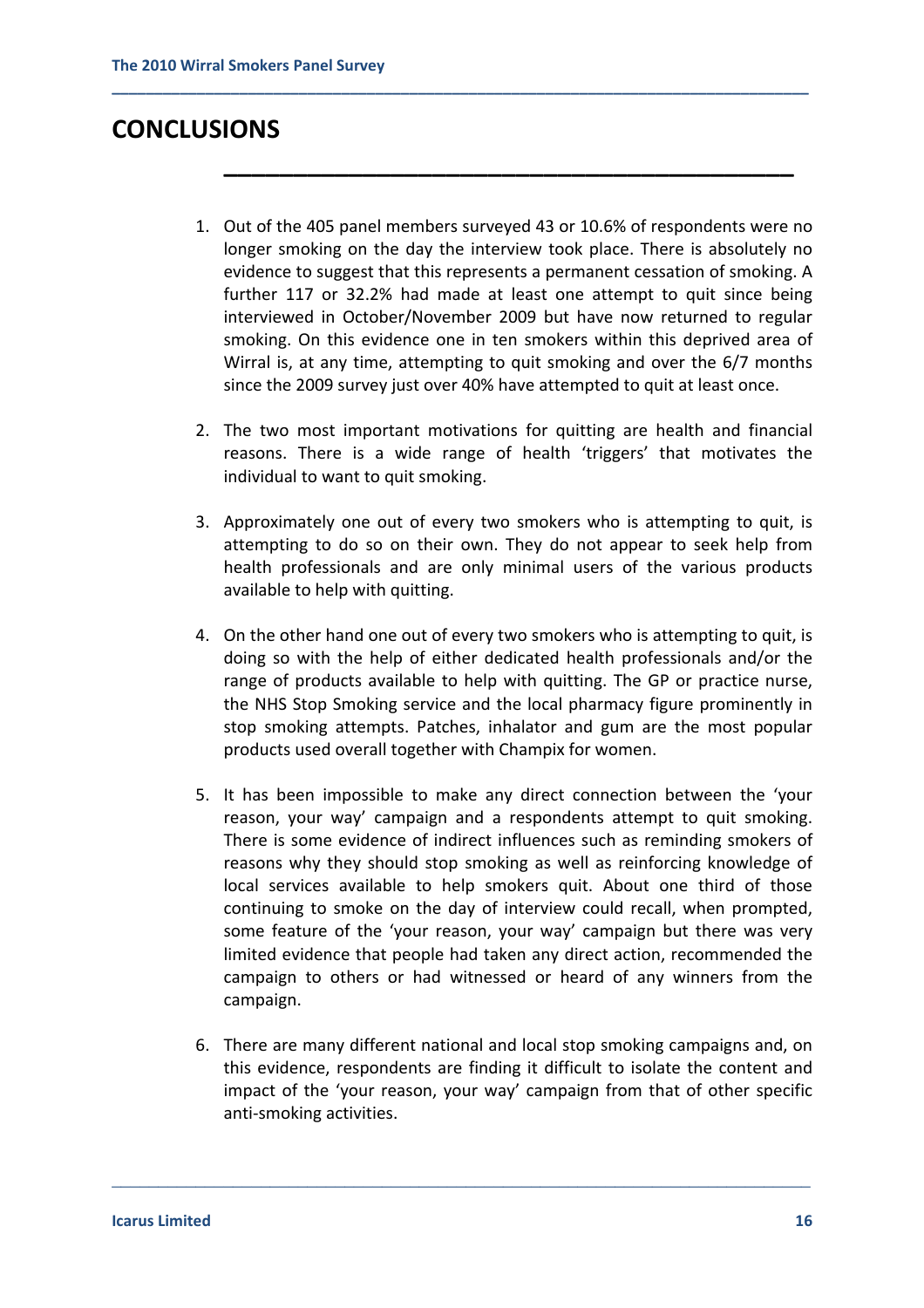# **APPENDIX I**

**\_\_\_\_\_\_\_\_\_\_\_\_\_\_\_\_\_\_\_\_\_\_\_\_\_\_\_\_\_\_\_\_\_\_\_\_\_\_\_\_\_\_\_\_\_\_\_\_\_\_\_\_\_\_\_\_\_\_\_\_\_\_\_\_\_\_\_\_\_\_\_\_\_\_\_\_\_\_\_\_\_\_**

# **Reasons why smokers chose particular method to help them quit smoking – selected verbatim.**

'It was simply the most convenient method.'

'Just because it was a simple and easy method to use and didn't involve me having to go to the pharmacy or doctors.'

'Because I don't like crowds so I didn't want to go the pharmacy or doctors.'

# **APPENDIX II**

# **Unprompted recall of 'Your reason, your way' campaign selected verbatim.**

\_\_\_\_\_\_\_\_\_\_\_\_\_\_\_\_\_\_\_\_\_\_\_\_\_\_\_\_\_\_\_\_\_\_\_\_\_\_\_\_\_\_\_\_\_\_\_\_\_\_\_\_\_\_\_\_\_\_\_\_\_\_\_\_\_\_\_\_\_\_\_\_\_\_\_

'Banner outside community centre.' 'Someone driving past offering support.' 'Information worker outside shops.' 'Leaflet through the door.' 'No smoking van at the ferry.' 'People available with information.' 'Saw trailer and used it.' 'Van in Liscard.' 'Van and billboards in New Ferry.' 'Van by shops.'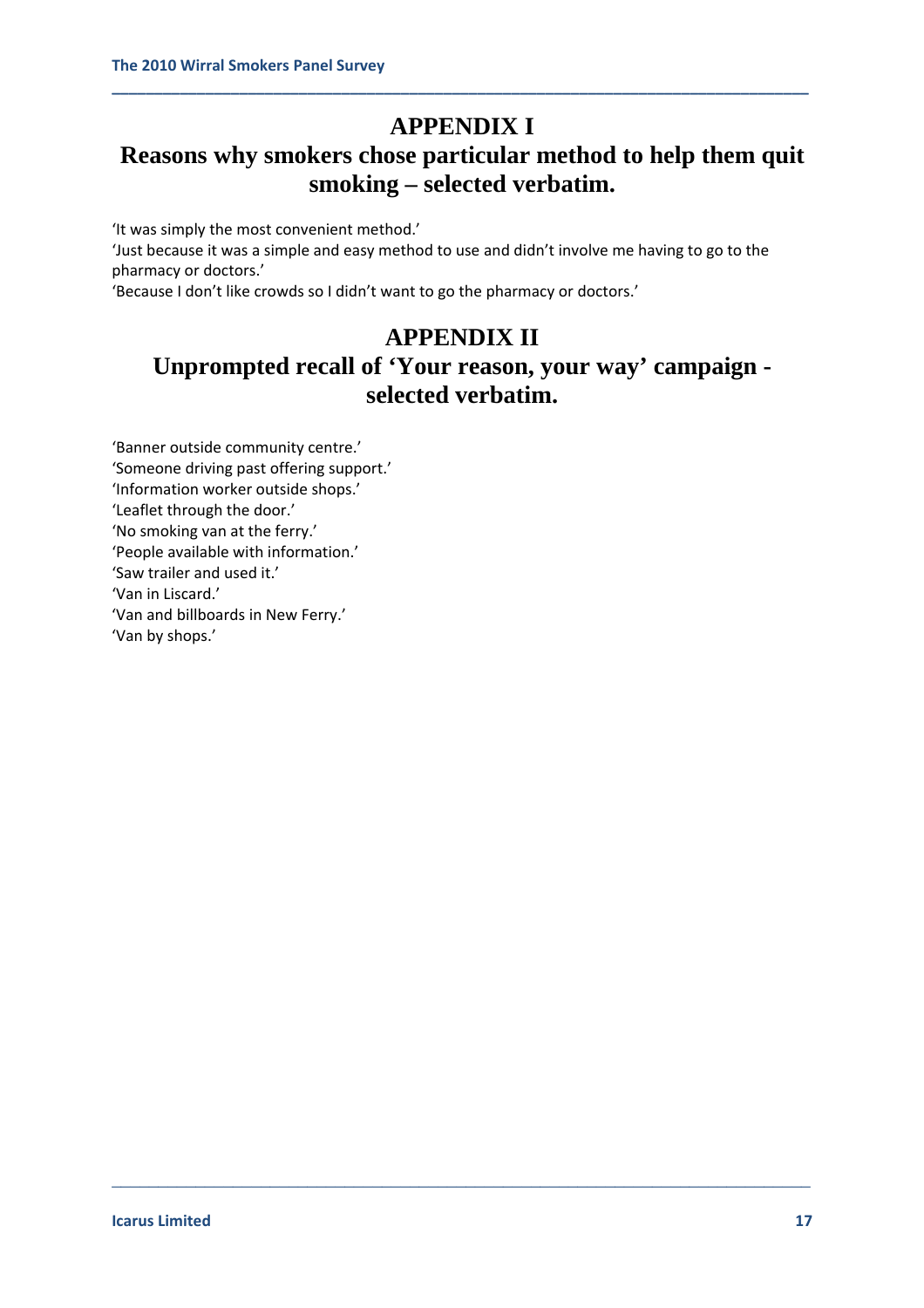# **WIRRAL NHS – SMOKERS PANEL SURVEY – APRIL/MAY 2010**

**\_\_\_\_\_\_\_\_\_\_\_\_\_\_\_\_\_\_\_\_\_\_\_\_\_\_\_\_\_\_\_\_\_\_\_\_\_\_\_\_\_\_\_\_\_\_\_\_\_\_\_\_\_\_\_\_\_\_\_\_\_\_\_\_\_\_\_\_\_\_\_\_\_\_\_\_\_\_\_\_\_\_**

# **[Those who have quit]**

**1. How many weeks is it since you quit smoking?** 

**2. What made you decide to quit?** *[Record full verbal response]* 

**3. How many times did you attempt to quit since our last interview and before your latest attempt?** *[If none go to Q5]* 

**4. Excluding your current attempt to quit smoking, how many attempts lasted for four weeks or more?** 

**5. Which of these methods, if any, did you use to help you quit smoking since our last interview?** *[Read out.]* 

- **Nour GP** or Practice nurse.
- □ The NHS 'Stop Smoking' service.
- □ Support from your local pharmacy.
- On your own *[Go to Q8]*
- With help from friends or family support.
- $\Box$  The recent stop smoking campaign called 'Your reason, your way'.
- $\Box$  Other

**6. What made you use this method to help you quit?** *[Record full verbal response]* 

**7. Where did you hear about this method?** *[Record full verbal response]* 

#### **8. Which of these products have you used in the past?** *[Read out]*

- Patches
- $\Box$  Gum
- Lozenger
- □ Microtab
- Champix
- D Zyban
- Hypnotherapy
- Inhalator
- Other \_\_\_\_\_\_\_\_\_\_\_\_\_\_\_\_\_\_\_\_\_\_\_\_\_\_\_\_\_\_\_\_\_\_\_\_\_\_\_\_\_\_\_\_\_\_\_\_\_\_\_\_\_\_\_\_\_\_\_\_\_\_\_\_\_
- None

**9. How many times in your lifetime have you quit smoking for four weeks or more? 10. How many weeks, on average, did these quit attempts last?** 

**11. In your lifetime have you used any of the following products to help you quit smoking?** 

- Patches
- $\Box$  Gum
- **Lozenge**
- Microtab
- Champix
- □ Zyban
- **Hypnotherapy**
- Inhalator
- $\Box$  Other
- None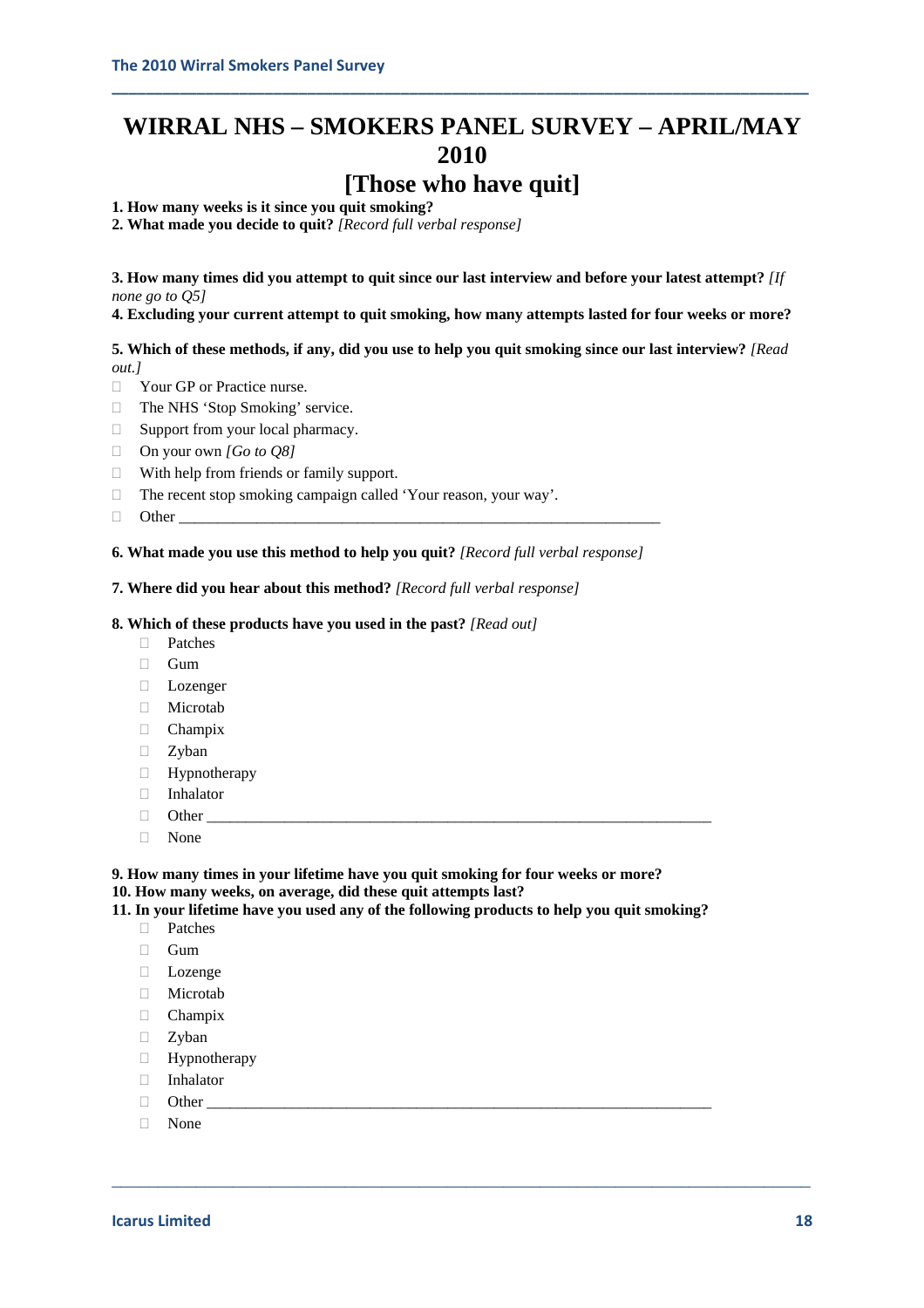**12. Do you recall seeing or reading about a recent campaign encouraging local people to quit smoking – it was called 'Your reason, your way'?** 

**\_\_\_\_\_\_\_\_\_\_\_\_\_\_\_\_\_\_\_\_\_\_\_\_\_\_\_\_\_\_\_\_\_\_\_\_\_\_\_\_\_\_\_\_\_\_\_\_\_\_\_\_\_\_\_\_\_\_\_\_\_\_\_\_\_\_\_\_\_\_\_\_\_\_\_\_\_\_\_\_\_\_**

- Yes *[Ask what they can recall about this campaign]*
- *No [Go to Q13]*

#### **13. This quit smoking campaign featured a number of different activities. Can you recall seeing or hearing any of the following?**

- *Posters at local bus stops or on the street informing that you could win £500 in ASDA vouchers.*
- *A leaflet in the shape of a shopping trolley.*
- *A website.*
- *A trailer/mobile unit touring your neighbourhood.*
- *A 'quit smoking' community worker.*
- *Facebook*
- *Other such as 'word of mouth'.*
- *None [Go to Q18]*

#### **14. Were you influenced in any way to quit smoking, directly or indirectly, by this campaign?**

- Yes *[Ask how this campaign influenced them to quit smoking and the Q15]*
- No *[Go to Q18]*

#### **15. Can I just confirm if you used any of the following incentives, that were part of the campaign, to help you quit smoking?**

- $\Box$  The 'quit kit'
- $\Box$  Instant NRT samples or vouchers to redeem at local pharmacists.
- □ Other self help tools.
- $\Box$  The dedicated 'your reason, your way' website.
- □ The 'no appointments' service.
- □ On street non smoking helpers.
- $\Box$  Stop smoking helpers at ASDA.
- None *[Go toQ17]*

#### **16. Did you recommend any of the features of this campaign to anyone else?**

- Yes
- $\neg$  No

#### **17. Have you personally, or have you heard of anyone, winning anything by quitting smoking?**

\_\_\_\_\_\_\_\_\_\_\_\_\_\_\_\_\_\_\_\_\_\_\_\_\_\_\_\_\_\_\_\_\_\_\_\_\_\_\_\_\_\_\_\_\_\_\_\_\_\_\_\_\_\_\_\_\_\_\_\_\_\_\_\_\_\_\_\_\_\_\_\_\_\_\_

- Yes *[Ask what did they win]*
- $\neg$  No

#### **Finally could I please ask:**

- **18. Did you, at any time, smoke in your car?** 
	- Yes
	- $\neg$  No
- **19. Did you, at any time, smoke in your home?** 
	- Yes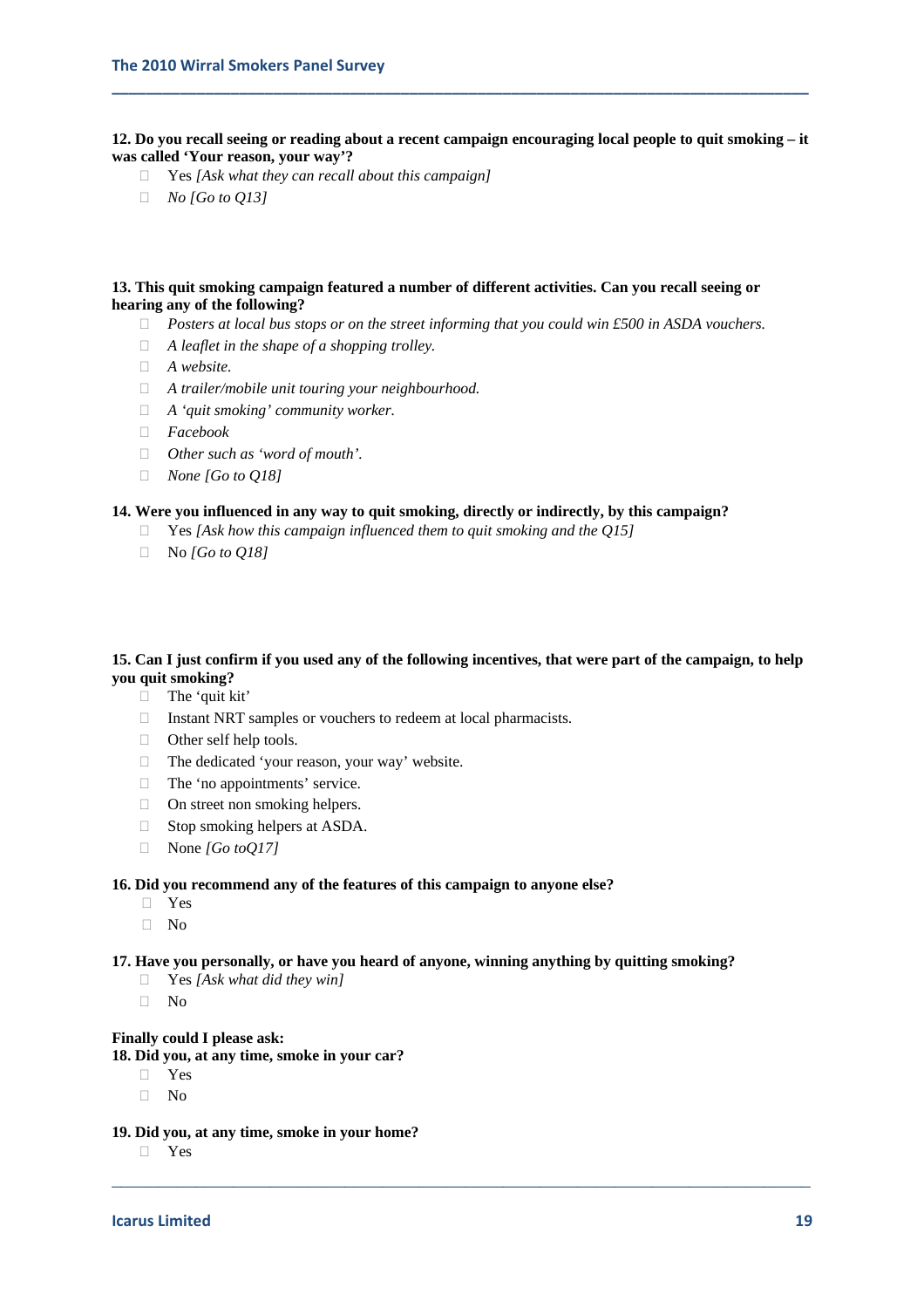No

### **Respondent Details**

- **1. Gender** 
	- **Male**
	- **Female**
- **2. Age** 
	- **16 19**
	- $\Box$  20 24
	- $\Box$  25 34
	- $\Box$  35 49
	- $\Box$  50 59
	- $\Box$  **60+**

## **3. Ethnicity** *Show Card Two*

*Record ETHNICITY CODE from Card Two \_\_\_\_\_\_\_\_\_\_\_\_\_*

\_\_\_\_\_\_\_\_\_\_\_\_\_\_\_\_\_\_\_\_\_\_\_\_\_\_\_\_\_\_\_\_\_\_\_\_\_\_\_\_\_\_\_\_\_\_\_\_\_\_\_\_\_\_\_\_\_\_\_\_\_\_\_\_\_\_\_\_\_\_\_\_\_\_\_

**\_\_\_\_\_\_\_\_\_\_\_\_\_\_\_\_\_\_\_\_\_\_\_\_\_\_\_\_\_\_\_\_\_\_\_\_\_\_\_\_\_\_\_\_\_\_\_\_\_\_\_\_\_\_\_\_\_\_\_\_\_\_\_\_\_\_\_\_\_\_\_\_\_\_\_\_\_\_\_\_\_\_**

## **4. Area Code**

*Insert Post Code from contact sheet \_\_\_\_\_\_\_\_\_\_\_\_\_\_\_* 

## **5. Occupation Classification**

- **Routine, manual worker or unemployed**
- **Other occupation**
- **Not stated**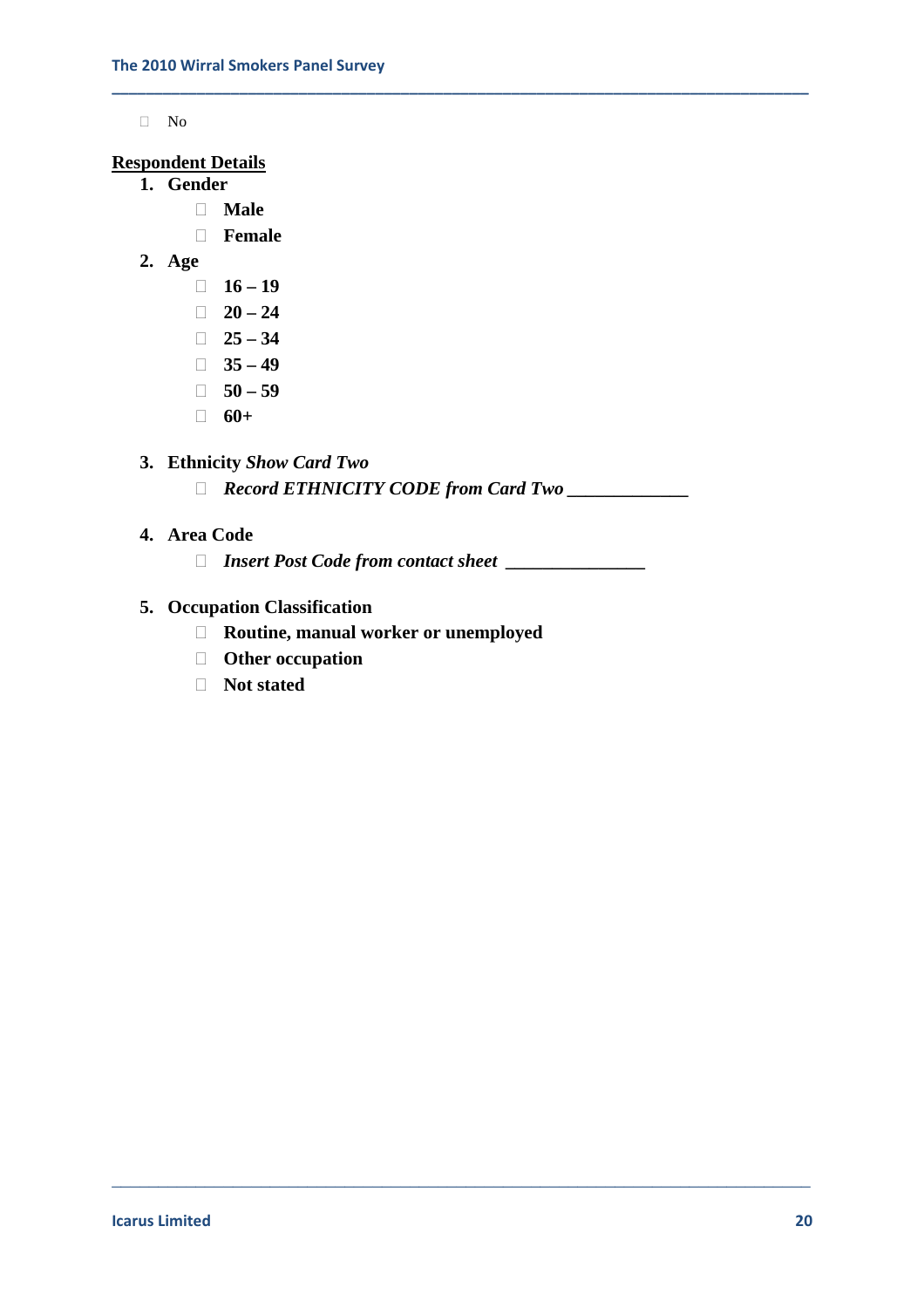# **WIRRAL NHS – SMOKERS PANEL SURVEY – APRIL/MAY 2010**

**\_\_\_\_\_\_\_\_\_\_\_\_\_\_\_\_\_\_\_\_\_\_\_\_\_\_\_\_\_\_\_\_\_\_\_\_\_\_\_\_\_\_\_\_\_\_\_\_\_\_\_\_\_\_\_\_\_\_\_\_\_\_\_\_\_\_\_\_\_\_\_\_\_\_\_\_\_\_\_\_\_\_**

# **[Smokers]**

### **1. Have you attempted to quit smoking since our last interview in October/November?**

Yes *[Ask how many attempts.] \_\_\_\_\_\_\_\_\_\_\_\_\_\_\_\_ and go to Q2*

No *[Ask will you attempt to quit smoking in 2010? YES \_\_\_\_ NO \_\_\_\_ ][If Yes or No go to Q7]*

#### **2. How many attempts lasted for four weeks or more?**

**3. Which of these methods, if any, did you use to help you quit smoking since our last interview?** *[Read out.]* 

- □ Your GP or Practice nurse.
- □ The NHS 'Stop Smoking' service.
- □ Support from your local pharmacy.
- □ On your own
- $\Box$  With help from friends or family support.
- $\Box$  The recent stop smoking campaign called 'Your reason, your way'.
- $\Box$  Other

#### **4. What made you use this method to help you quit?** *[Record full verbal response]*

#### **5. Where did you hear about this method?** *[Record full verbal response]*

#### **6. Did you use any of the following products to help you quit smoking?** *[Read out]*

- Patches
- □ Gum
- Lozenge
- Microtab
- Champix
- □ Zyban
- Hypnotherapy
- Inhalator
- $\Box$  Other
- None

#### **7. How many times in your lifetime have you quit smoking for four weeks or more?**

- **8. How long, on average, did these quit attempts last?**
- **9. In your lifetime have you used any of the following products to help you quit smoking?**

- Patches
- □ Gum
- Lozenge
- Microtab
- Champix
- □ Zyban
- $\Box$  Hypnotherapy
- $\Box$  Inhalator
- Other \_\_\_\_\_\_\_\_\_\_\_\_\_\_\_\_\_\_\_\_\_\_\_\_\_\_\_\_\_\_\_\_\_\_\_\_\_\_\_\_\_\_\_\_\_\_\_\_\_\_\_\_\_\_\_\_\_\_\_\_\_\_\_\_\_
- None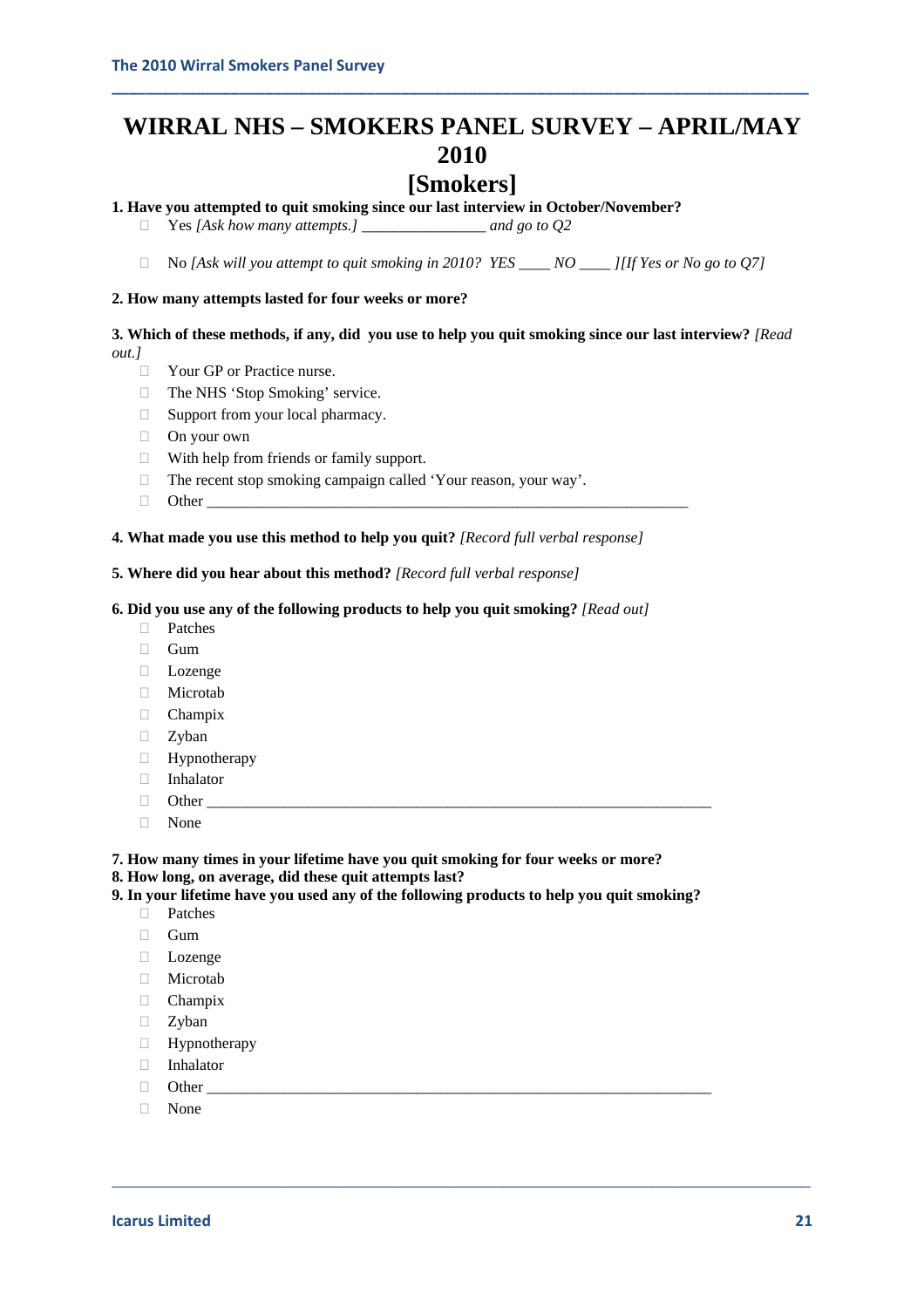**10. Do you recall seeing or reading about a recent campaign encouraging local people to quit smoking – it was called 'Your reason, your way'?** 

**\_\_\_\_\_\_\_\_\_\_\_\_\_\_\_\_\_\_\_\_\_\_\_\_\_\_\_\_\_\_\_\_\_\_\_\_\_\_\_\_\_\_\_\_\_\_\_\_\_\_\_\_\_\_\_\_\_\_\_\_\_\_\_\_\_\_\_\_\_\_\_\_\_\_\_\_\_\_\_\_\_\_**

- Yes *[Ask what they can recall about this campaign][Ask Q11]*
- *No [Go to Q11]*

#### **11. This quit smoking campaign featured a number of different activities. Can you recall seeing or hearing any of the following?**

- *Posters at local bus stops or on the street informing that you could win £500 in ASDA vouchers.*
- *A leaflet in the shape of a shopping trolley.*
- *A website.*
- *A trailer/mobile unit touring your neighbourhood.*
- *A 'quit smoking' community worker.*
- *Facebook*
- *Other such as 'word of mouth'.*
- *None [Go to Q16]*

#### **12. Were you influenced in any way to quit smoking, directly or indirectly, by this campaign?**

- Yes *[Ask how this campaign influenced them to quit smoking and the Q13]*
- No *[Go to Q13]*

#### **13. Can I just confirm if you have heard of any of the following incentives, that were part of the campaign, to help you quit smoking?**

- $\Box$  The 'quit kit'
- $\Box$  Instant NRT samples or vouchers to redeem at local pharmacists.
- □ Other self help tools.
- $\Box$  The dedicated 'your reason, your way' website.
- □ The 'no appointments' service.
- □ On street non smoking helpers.
- □ Stop smoking helpers at ASDA.
- None *[Go toQ16]*

#### **14. Can I just confirm if you used any of the following incentives, that were part of the campaign, to help you quit smoking?**

- □ The 'quit kit'
- $\Box$  Instant NRT samples or vouchers to redeem at local pharmacists.
- □ Other self help tools.
- $\Box$  The dedicated 'your reason, your way' website.
- □ The 'no appointments' service.
- $\Box$  On street non smoking helpers.
- □ Stop smoking helpers at ASDA.
- None *[Go toQ16]*

#### **15. Did you recommend any of the features of this campaign to anyone else?**

- Yes
- $\neg$  No

#### **16. Have you personally, or have you heard of anyone, winning anything by quitting smoking?**